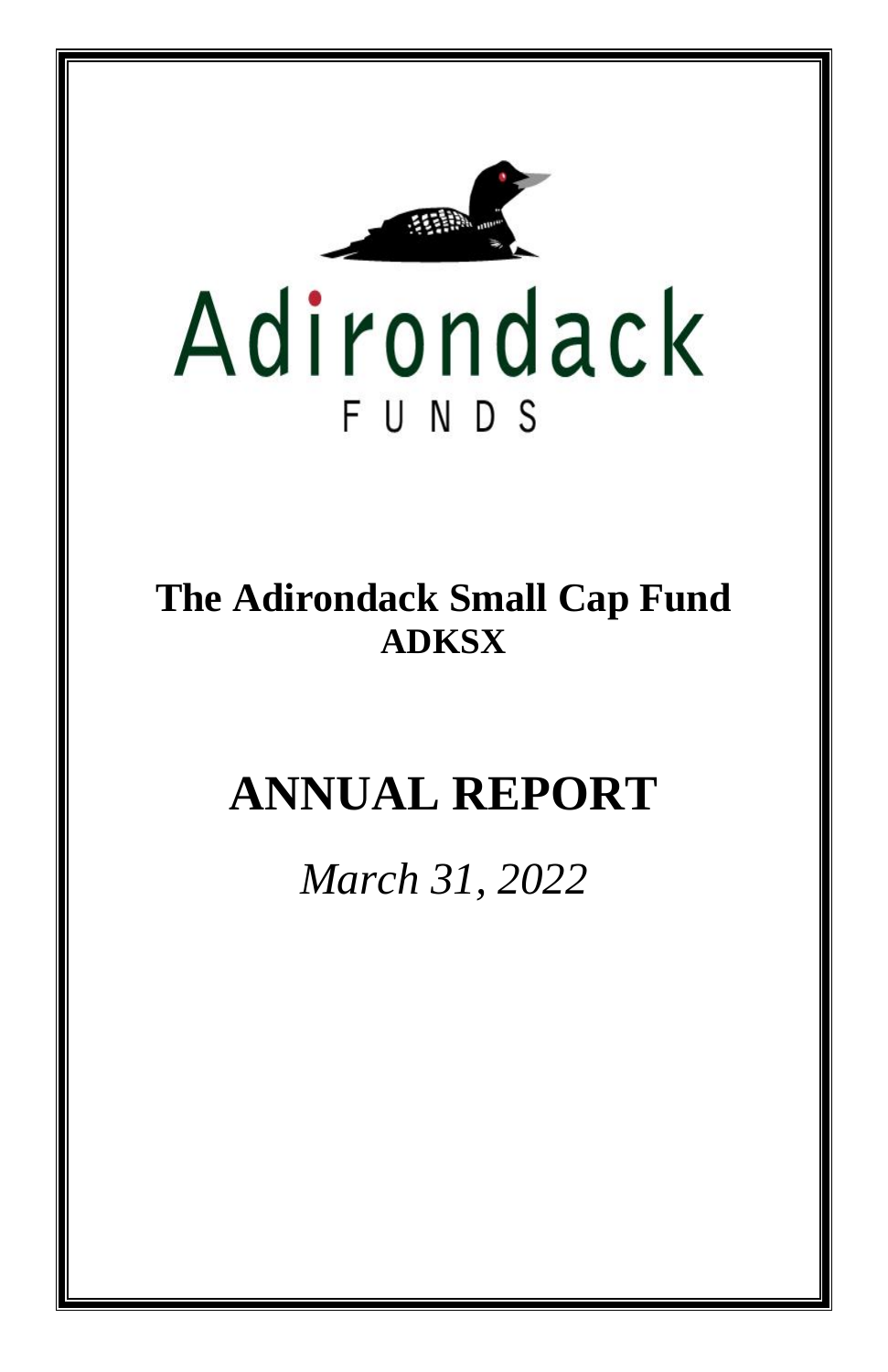### MANAGERS COMMENTARY MARCH 31, 2022 (UNAUDITED)

Dear Fellow Shareholders,

The Adirondack Small Cap Fund appreciated 8.52% during the fiscal year ended March 31, 2022. The Fund's benchmark Index (Russell 2000® Value Index; "Index") appreciated 3.53% during the same period. The Fund's annualized return for 3 year, 5 year, and 10 year was 10.50%, 5.50% and 8.39%, respectively.\* The top ten holdings represented 33.90% of the portfolio and annualized turnover for the trailing twelve months stood at 21.81%.

During what has turned out to be a very challenging period for both fixed income and equity markets, we are pleased to have delivered high single digit returns. The Fund's energy stocks returned 70.20% last year, significantly enhancing overall performance. At March 31<sup>st</sup>, Energy represented 9.58% of the Index and 9.66% of the Fund, respectively. Over the past decade, Energy had hovered between 4%-6% of the Fund's benchmark, however, recent developments around the globe have investors reexamining the merits of this essential sector. The Fund's outperformance during the year was driven largely by stock selection within three industry sectors: Technology, Healthcare and Consumer Staples. Within Technology it was 30% plus returns from less glamourous cash generative companies like Celestica Inc. (as of 03/31/2022 CLS represented 3.57% of the portfolio), A10 Networks Inc. (as of 03/31/2022 ATEN represented 1.29% of the portfolio), and Photronics Inc. (as of 03/31/2022 PLAB represented 2.63% of the portfolio). In Healthcare, the Fund finally benefitted from our patience. By avoiding the Life Sciences/Biotechnology space altogether, the Fund sidestepped the -31.29% declines posted by this industry. Our patience was further rewarded when Allscripts Healthcare Solutions, Inc. (as of 03/31/2022 MDRX represented 1.47% of the portfolio), a long-held healthcare technology position produced a 50% return for the Fund during FY 2022. Allscripts was boosted by strong earnings reports and continued progress on its business transformation. Management has monetized legacy assets at attractive prices and focused its time and efforts as well as the company's capital on the faster growing and more profitable analytics business. Finally, within the Consumer Staples sector, a focus on basics such as eggs (Cal-Maine Foods, Inc - as of 03/31/2022 CALM represented 1.32% of the portfolio), snacks (Hostess Brands, Inc. - as of 03/31/2022 TWNK represented 2.08% of the portfolio) and supermarkets (Ingles Markets, Inc – as of 03/31/2022 IMKTA represented 1.07% of the portfolio) led to strong relative performance.

As we move into FY 2023, we face an unusual set of circumstances. The ongoing war in Ukraine, lock downs in China, supply chain fragility, skilled labor shortages, and pockets of speculative excess are presenting challenges. The sanctions on Russia were quickly priced into commodity markets, and time will tell how manufacturers and consumers adapt. Sectors like Energy, Materials, Precious Metals and Consumer Staples have emerged as investment sanctuaries during this period of uncertainty; the Fund has benefitted some from this rotation. That said, U.S. small caps could likely see inflows as investors scramble to a safer haven around the globe. It's becoming increasingly apparent that global sources of supply are fragile and that domestic alternatives are needed. The new paradigm of de-globalization will take time but was set in motion well before the start of the Russia/Ukraine conflict. Growth stocks are down more than 25% so far this calendar year. This shakeout might get worse given how far and fast those stocks appreciated during the COVID-19 pandemic. The upside of this turbulence is that the Fund's opportunity set will increase substantially as hundreds of newly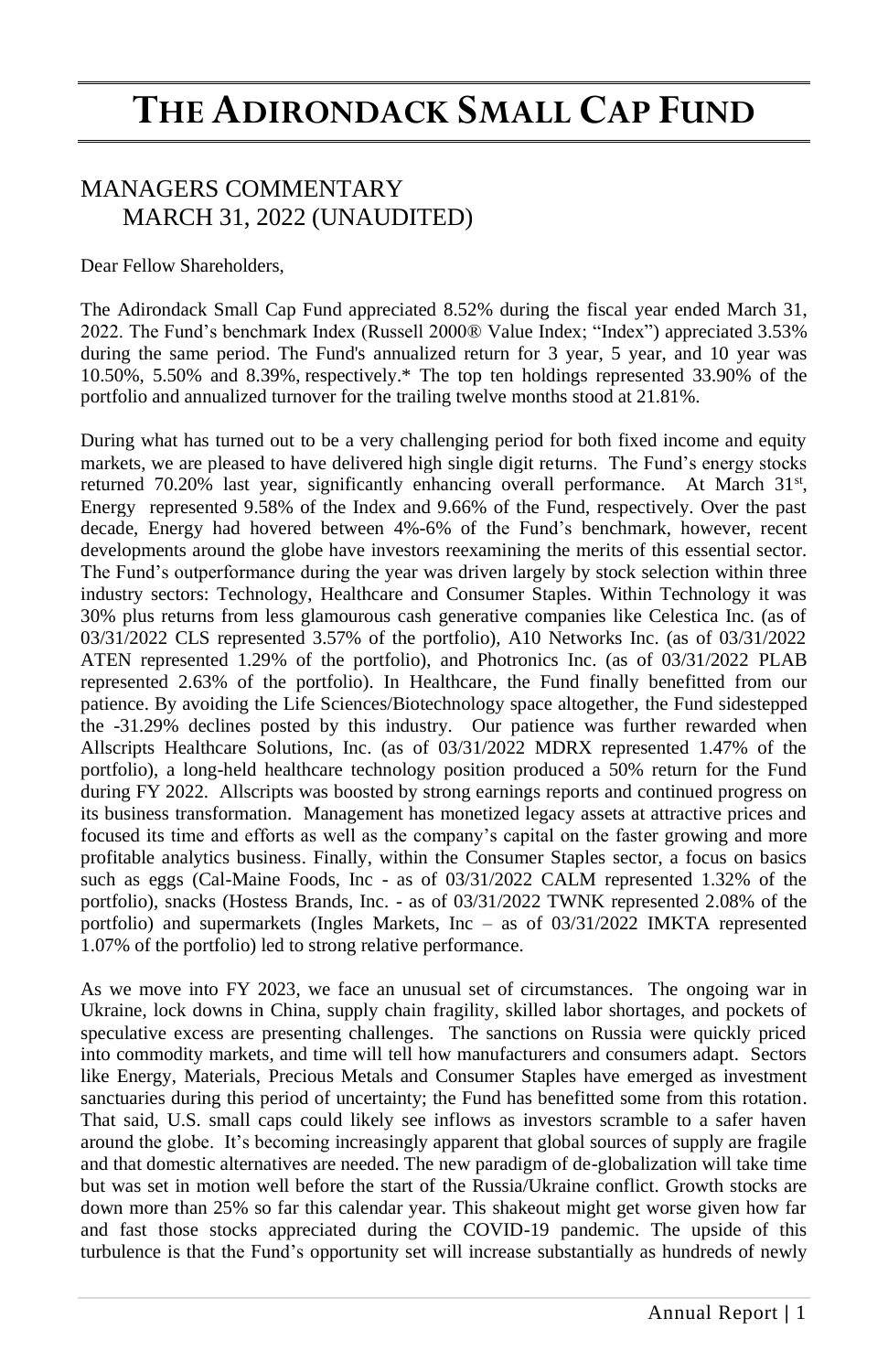### MANAGERS COMMENTARY (CONTINUED) MARCH 31, 2022 (UNAUDITED)

public companies will need to find a more patient investor base at more sensible acquisition prices.

Overall sector allocations within the Fund remains mostly similar to years past. We have been trimming winners in Energy, Consumer Staples and Healthcare while also moving up in market cap. The weighted average market cap of the Fund at 3/31/2022 was \$2.8 billion versus \$3.2 billion for the Index. Like always, we are cautious about balance sheets especially given the increase in borrowing costs and widening credit spreads. As the fast money leaves the market, once in a decade opportunities will open up, and we are looking for companies well positioned to take advantage of them.

While small cap value stocks have posted solid relative performance as of late, we continue to believe that the value stock rotation still has far to go. We believe valuations matter, as evidenced by the recent performance of the Ark Innovation ETF (ARKK). It's too early to tell whether the "pay any price" mentality of some investors has changed for good, but hopefully those that found religion will see small cap value as a practical alternative (offering solid risk/reward with good inflation protection). In times like these, it's helpful to keep an eye on the long term; remembering that the Fund holds a portfolio of long-established cash generating businesses that have successfully navigated through numerous cycles. Be well and thank you for investing with us.

Regards,

Portfolio Manager **Portfolio Manager** Portfolio Manager

Gregory A Rader

Matt Reiner, CFA® Greg Roeder, CFA®

\**Performance data quoted represents past performance; past performance does not guarantee*  future results. The investment return and principal value of an investment will fluctuate so that *an investor's shares, when redeemed, may be worth more or less than their original cost. Current performance of the Fund may be lower or higher than the performance quoted. Performance data current to the most recent month end may be obtained by calling 888-686- 2729, or visiting www.adirondackfunds.com.*

*Per the prospectus, the Fund's gross annual operating expense ratio is 1.46%. The Advisor has contractually agreed to waive fees or reimburse the Fund to the extent necessary to maintain the Fund's total annual operating expenses at 1.48% until August 1, 2022, subject to termination by the Fund on 60 days' written notice.*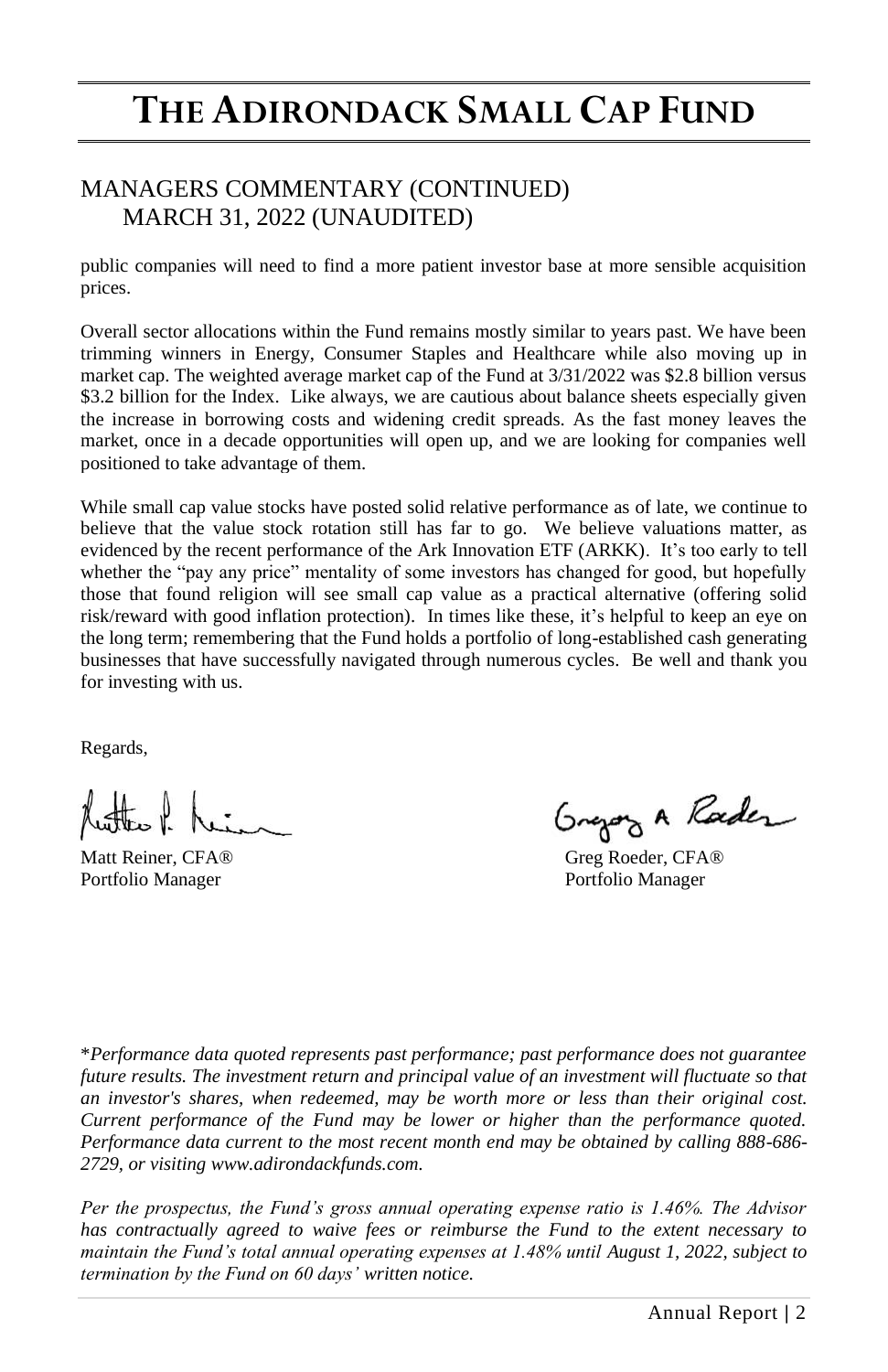### MANAGERS COMMENTARY (CONTINUED) MARCH 31, 2022 (UNAUDITED)

### **Important Risk Information**

*The Fund invests in smaller companies, which involve additional risks such as limited liquidity and greater volatility. Additionally, value investing is subject to the risk that a company's intrinsic value may never be fully realized by the market.*

**The Fund's investment objectives, risks, charges, and expenses must be considered carefully before investing. The prospectus contains this and other important information about the investment company, and it may be obtained by calling 1-888-686-2729, or visiting www.adirondackfunds.com. Read it carefully before investing.**

*The Russell 2000 Value Index measures the performance of small-cap value segment of the U.S. equity universe. It includes those Russell 2000 companies with lower price-to-book ratios and lower forecasted growth values. You cannot invest directly in an index.*

*The Russell 2000 Growth Index measures the performance of small-cap value segment of the U.S. equity universe. It includes those Russell 2000 companies with higher price-to-book ratios and higher forecasted growth values. You cannot invest directly in an index.*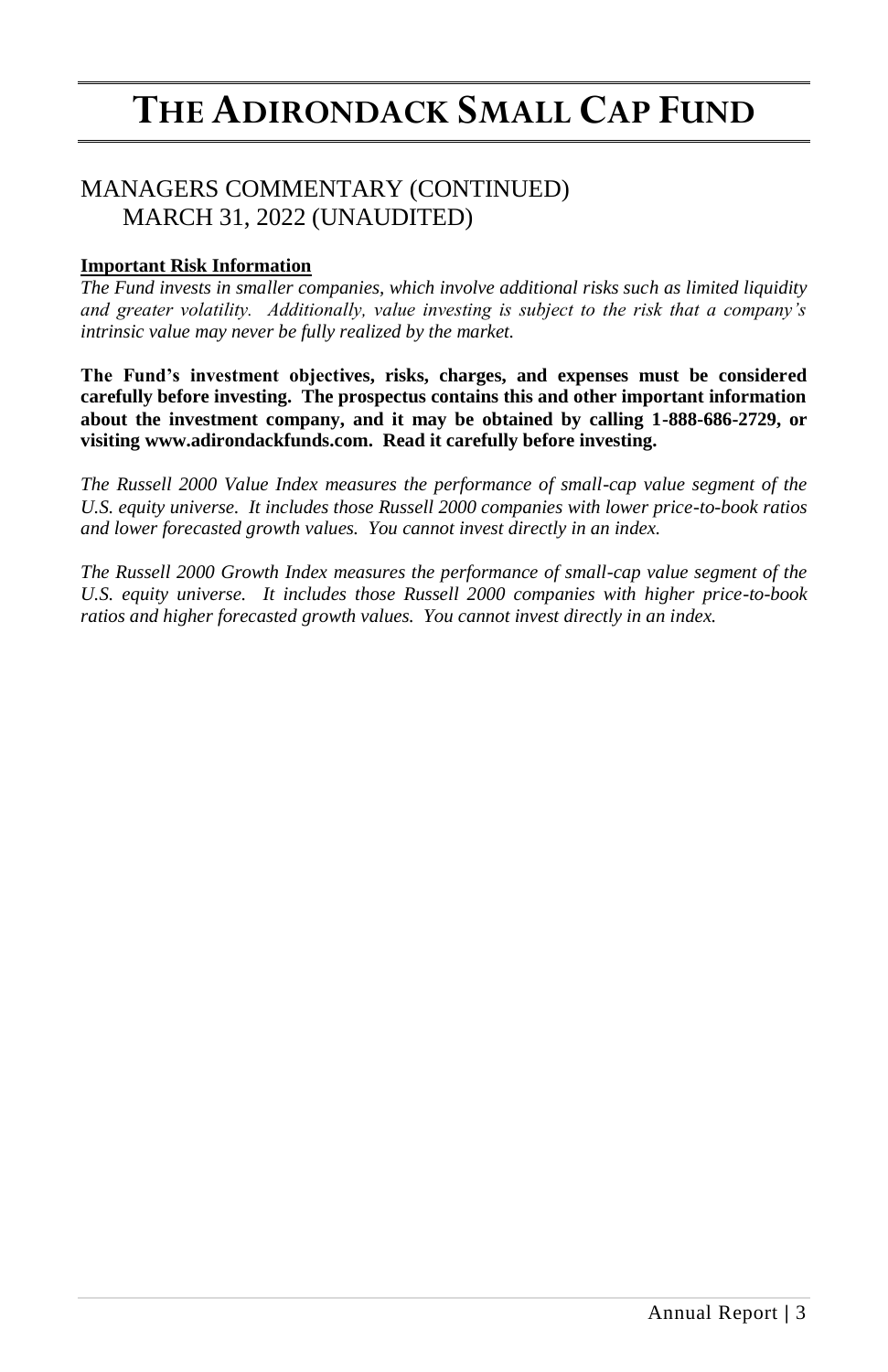## TOP TEN HOLDINGS, as a Percentage of the Fund's Net Assets MARCH 31, 2022 (UNAUDITED)

| 1. CNO Financial Group, Inc.                 | 4.08% |
|----------------------------------------------|-------|
| 2. Conduent, Inc.                            | 4.07% |
| 3. Antero Resources Corp.                    | 3.91% |
| 4. Celestica, Inc.                           | 3.57% |
| 5. National Western Life Group, Inc. Class A | 3.30% |
| 6. ADTRAN, Inc.                              | 3.15% |
| 7. Graftech International Ltd.               | 3.13% |
| 8. Trustco Bank Corp. NY                     | 3.10% |
| 9. Sirius Point Ltd.                         | 2.91% |
| 10. Unisys Corp.                             | 2.69% |

\* Excludes Fund's Short-Term Investment positions.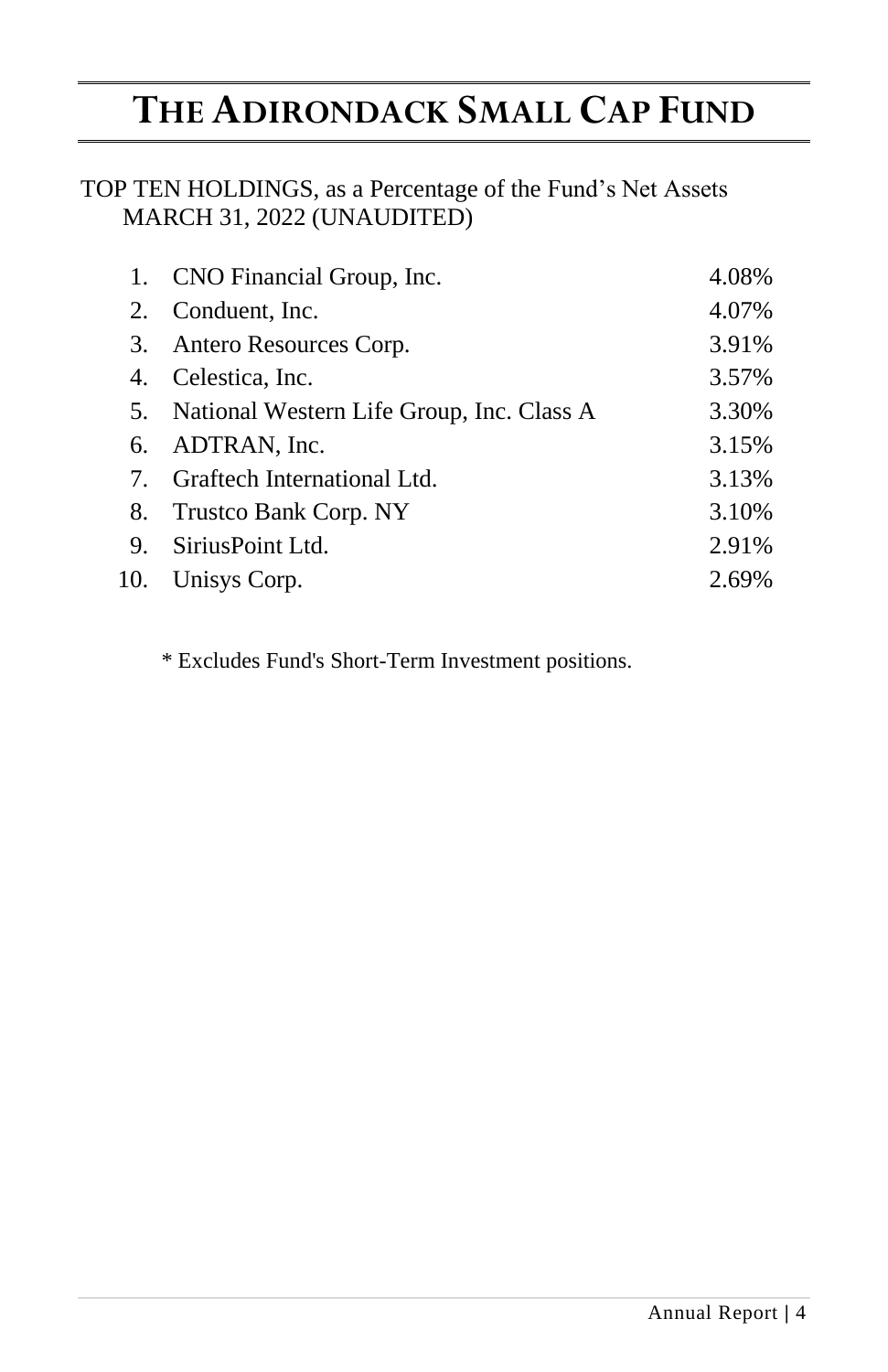## PERFORMANCE ILLUSTRATION MARCH 31, 2022 (UNAUDITED)

**Adirondack Small Cap Fund** Comparison of the Change in Value of a \$10,000 Investment in the Adirondack Small Cap Fund, the Russell 2000 Index and the Russell 2000 Value Index.



| Average Annual Total Returns (a)<br>(for periods ended March 31, 2022) |           |        |       |        |       |  |  |
|------------------------------------------------------------------------|-----------|--------|-------|--------|-------|--|--|
| 5 Year<br>3 Year<br>10 Year<br>1 Year                                  |           |        |       |        |       |  |  |
| Adirondack Small Cap Fund *                                            | 8.52%     | 10.50% | 5.50% | 8.39%  | 8.57% |  |  |
| Russell 2000 Index **                                                  | $-5.79\%$ | 11.74% | 9.74% | 11.04% | 8.85% |  |  |
| Russell 2000 Value Index ***                                           | 3.32%     | 12.73% | 8.57% | 10.54% | 8.05% |  |  |

(a) The total returns shown do not reflect the deduction of taxes that a shareholder would pay on fund distributions or the redemption of fund shares.

\* Initial public offering of shares was April 6, 2005.

\*\*The Russell 2000 Index is a common benchmark for mutual funds that identify themselves as "small-cap". It is a widely quoted measure of the overall performance of the small-cap to mid-cap company shares.

\*\*\*The Russell 2000 Value Index measures the performance of those Russell 2000 companies with lower price/book ratios and lower predicted growth rates.

This chart assumes an initial investment of \$10,000 made on April 6, 2005. Past performance doesn't guarantee future results. Investment return and principal value will fluctuate so that shares, when redeemed, maybe worth more or less then their original cost. All returns reflect reinvested dividends but do not reflect the impact of taxes. The Fund's gross total operating expenses as of its last prospectus is 1.46%.

Current performance may be higher or lower than the performance quoted. Performance information current to the most recent month-end may be obtained by calling 1-888-686-2729.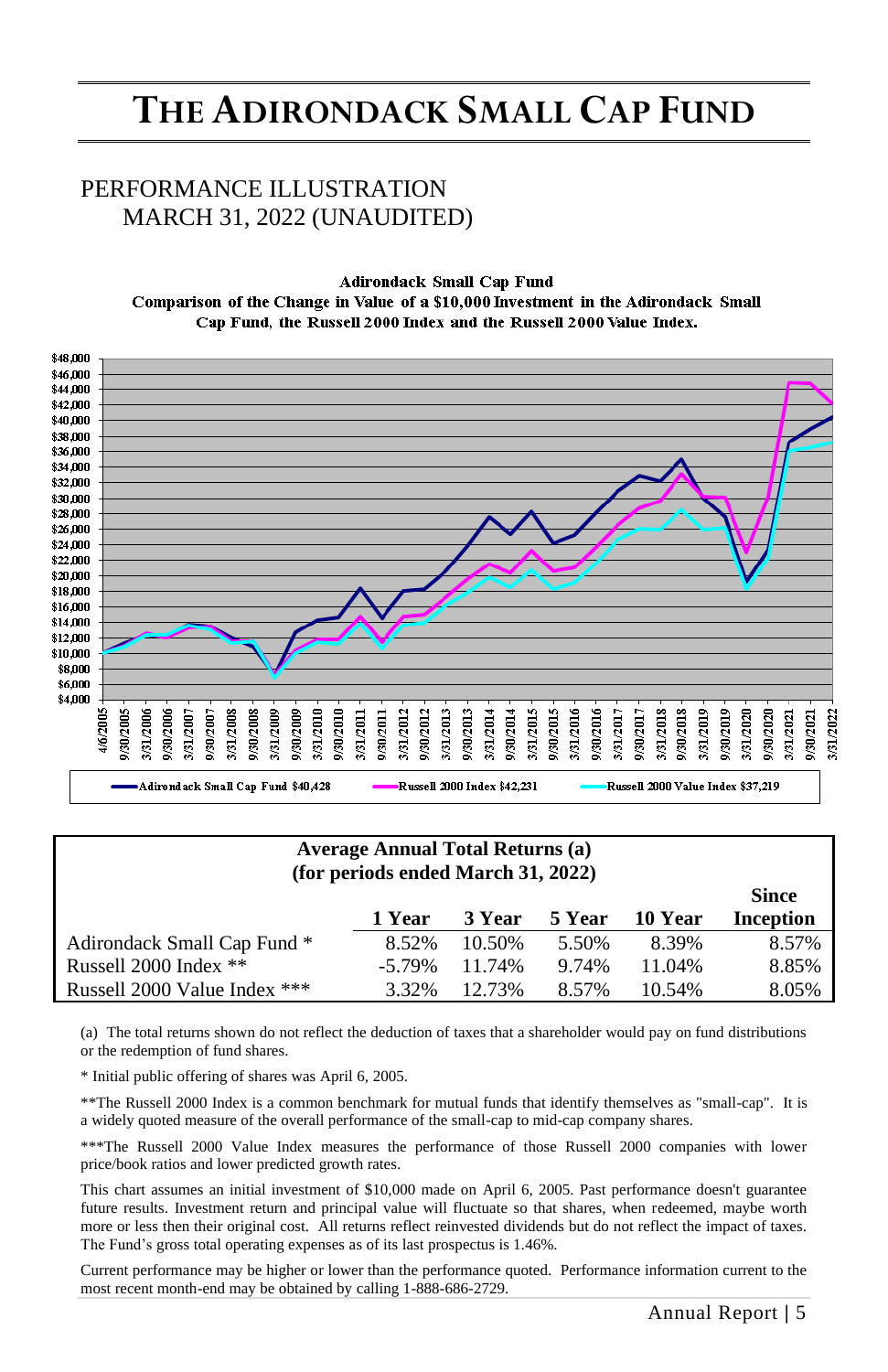## PORTFOLIO ILLUSTRATION MARCH 31, 2022 (UNAUDITED)

The following chart gives a visual breakdown of the Fund by the industry sectors the underlying securities represent as a percentage of the portfolio of investments.



Sectors are categorized using Morningstar® classifications.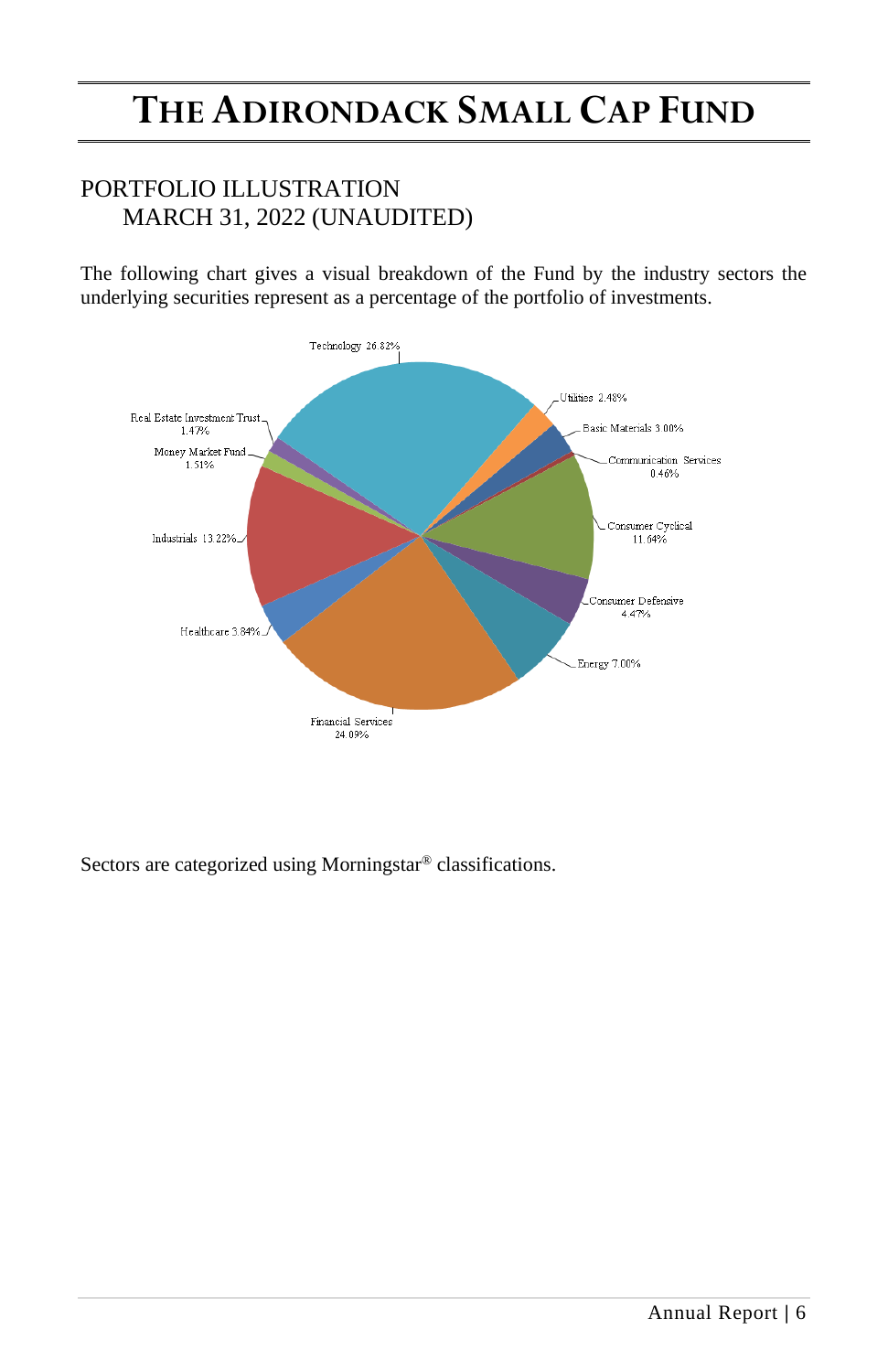## SCHEDULE OF INVESTMENTS MARCH 31, 2022

| <b>Shares</b>                                                                                                                                            | <b>Fair Value</b>                   |
|----------------------------------------------------------------------------------------------------------------------------------------------------------|-------------------------------------|
| <b>COMMON STOCKS - 97.05%</b>                                                                                                                            |                                     |
| Accident & Health Insurance - 4.08%<br>76,020<br>CNO Financial Group, Inc.                                                                               | \$1,907,342                         |
| <b>Agriculture Production - Livestock &amp; Animal Specialties - 1.32%</b><br>11,200<br>Cal-Maine Foods, Inc.                                            | 618,464                             |
| Apparel & Other Finished Products of Fabrics & Similar Material - 1.33%<br>36,400<br>Under Armour, Inc. Class A *                                        | 619,528                             |
| <b>Bakery Products - 2.08%</b><br>44.320<br>Hostess Brands, Inc. Class A *                                                                               | 972,381                             |
| <b>Business Services - 4.07%</b><br>368,677<br>Conduent, Inc. *                                                                                          | 1,902,373                           |
| <b>Computer Communications Equipment - 1.29%</b><br>43,300<br>A10 Networks, Inc.                                                                         | 604,035                             |
| <b>Construction Special Trade Contractors - 1.71%</b><br>Matrix Service Co. *<br>97,342                                                                  | 800,151                             |
| Crude Petroleum & Natural Gas - 7.00%<br>59,800<br>Antero Resources Corp. *<br>10,500<br>Coterra Energy, Inc. Class A<br>56,100<br>CNX Resources Corp. * | 1,825,694<br>283,185<br>1,162,392   |
| Cutlery, Handtools & General Hardware - 1.64%<br>64,561<br>Hillman Solutions Corp. Class A *                                                             | 3,271,271<br>766,985                |
| Deep Sea Foreign Transportation of Freight - 2.66%<br>276,299<br>Ardmore Shipping Corp. (Bermuda) *                                                      | 1,243,346                           |
| Electric Lighting & Wiring Equipment - 2.68%<br>LSI Industries, Inc.<br>208,653                                                                          | 1,251,918                           |
| Electric & Other Services Combined - 1.81%<br>12,637<br>Allete, Inc.                                                                                     | 846,426                             |
| <b>Electrical Industrial Apparatus - 3.13%</b><br>152,078<br>Graftech International Ltd.                                                                 | 1,462,990                           |
| Fire, Marine & Casualty Insurance - 5.40%<br>SiriusPoint Ltd. (Bermuda) *<br>181,381<br>90,600<br>Tiptree, Inc. Class A                                  | 1,356,730<br>1,164,210<br>2,520,940 |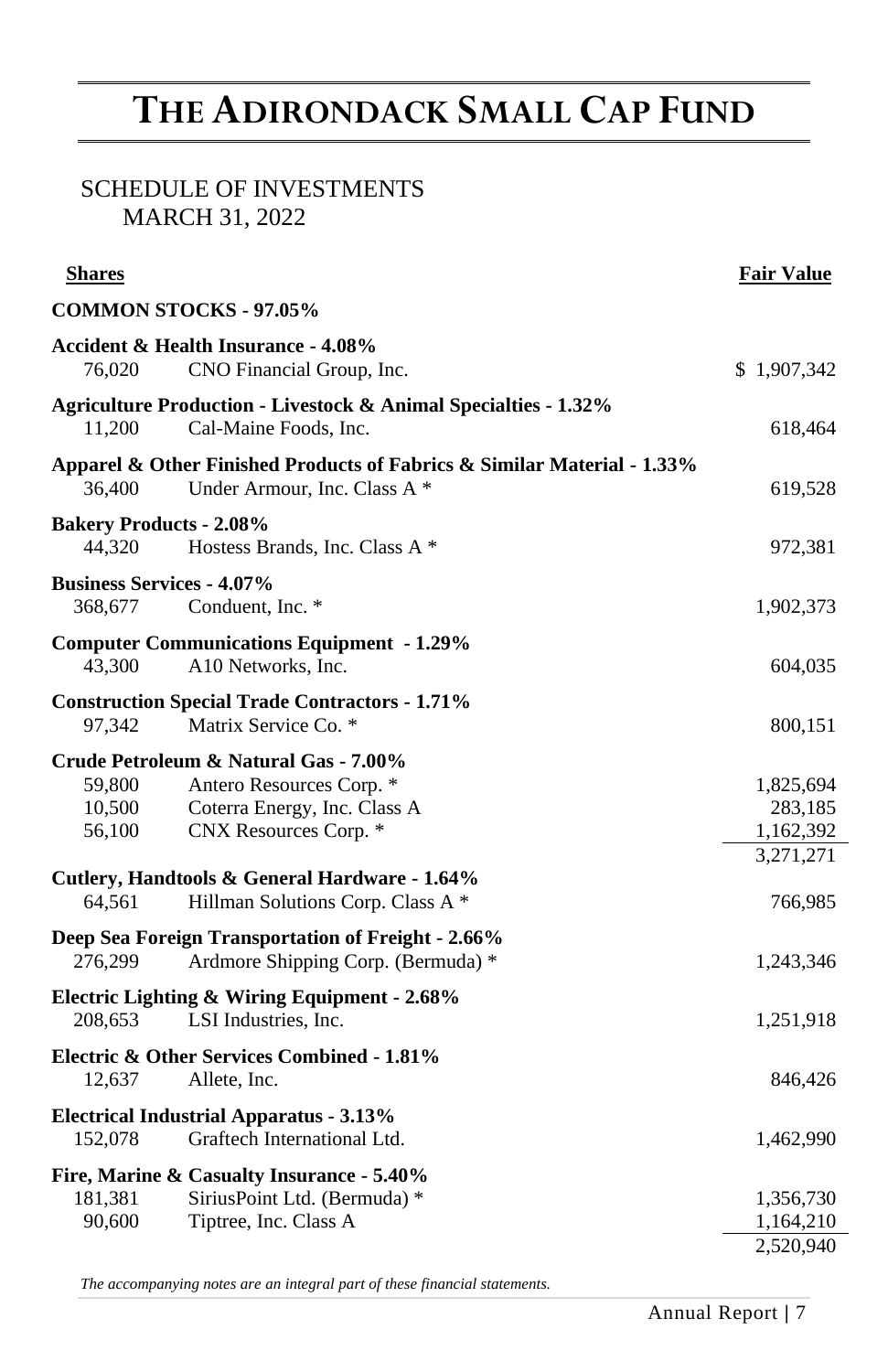## SCHEDULE OF INVESTMENTS (CONTINUED) MARCH 31, 2022

| <b>Shares</b>                              |                                                                                           | <b>Fair Value</b>                   |
|--------------------------------------------|-------------------------------------------------------------------------------------------|-------------------------------------|
|                                            | <b>COMMON STOCKS (CONTINUED) - 97.05%</b>                                                 |                                     |
| 19.800                                     | Footwear, (No Rubber) - 0.96%<br>Wolverine World Wide, Inc.                               | \$<br>446,688                       |
| Glass Containers - 2.68%<br>95.010         | O-I Glass, Inc. *                                                                         | 1,252,232                           |
| 33,165                                     | Household Audio & Video Equipment - 1.53%<br>Knowles Corp. *                              | 714,042                             |
| 189,793                                    | <b>Industrial Inorganic Chemicals - 0.72%</b><br>Venator Materials PLC (United Kingdom) * | 337,832                             |
| <b>Investment Advice - 1.43%</b><br>19,400 | Lazard Ltd. Class A (Bermuda)                                                             | 669,300                             |
| 68,800                                     | <b>Laboratory Analytical Instruments -0.91%</b><br>Harvard Bioscience, Inc. *             | 427,248                             |
| Life Insurance - 5.83%<br>312,915<br>7,316 | Genworth Financial, Inc. Class A *<br>National Western Life Group, Inc. Class A           | 1,182,819<br>1,539,286<br>2,722,105 |
| <b>Meat Packing Plants - 1.57%</b><br>174  | Seaboard Corp.                                                                            | 731,755                             |
| Metal Mining - 2.28%<br>33,000             | Cleveland Cliffs, Inc. *                                                                  | 1,062,930                           |
| <b>Plastics Products - 0.58%</b><br>12,450 | Myers Industries, Inc.                                                                    | 268,920                             |
| 40.195                                     | Plastics, Foil & Coated Paper Bags - 0.87%<br>Pactiv Evergreen, Inc.                      | 404,362                             |
| 139,840<br>16,128                          | <b>Printed Circuit Boards - 4.96%</b><br>Celestica, Inc. (Canada) *<br>Sanmina Corp. *    | 1,665,494<br>651,894<br>2,317,388   |
| 65,500                                     | Retail-Apparel & Accessory Stores - 2.09%<br>Hanesbrands, Inc.                            | 975,295                             |
| 215,612                                    | Retail-Eating & Drinking Places - 0.71%<br>Drive Shack, Inc. *                            | 332,043                             |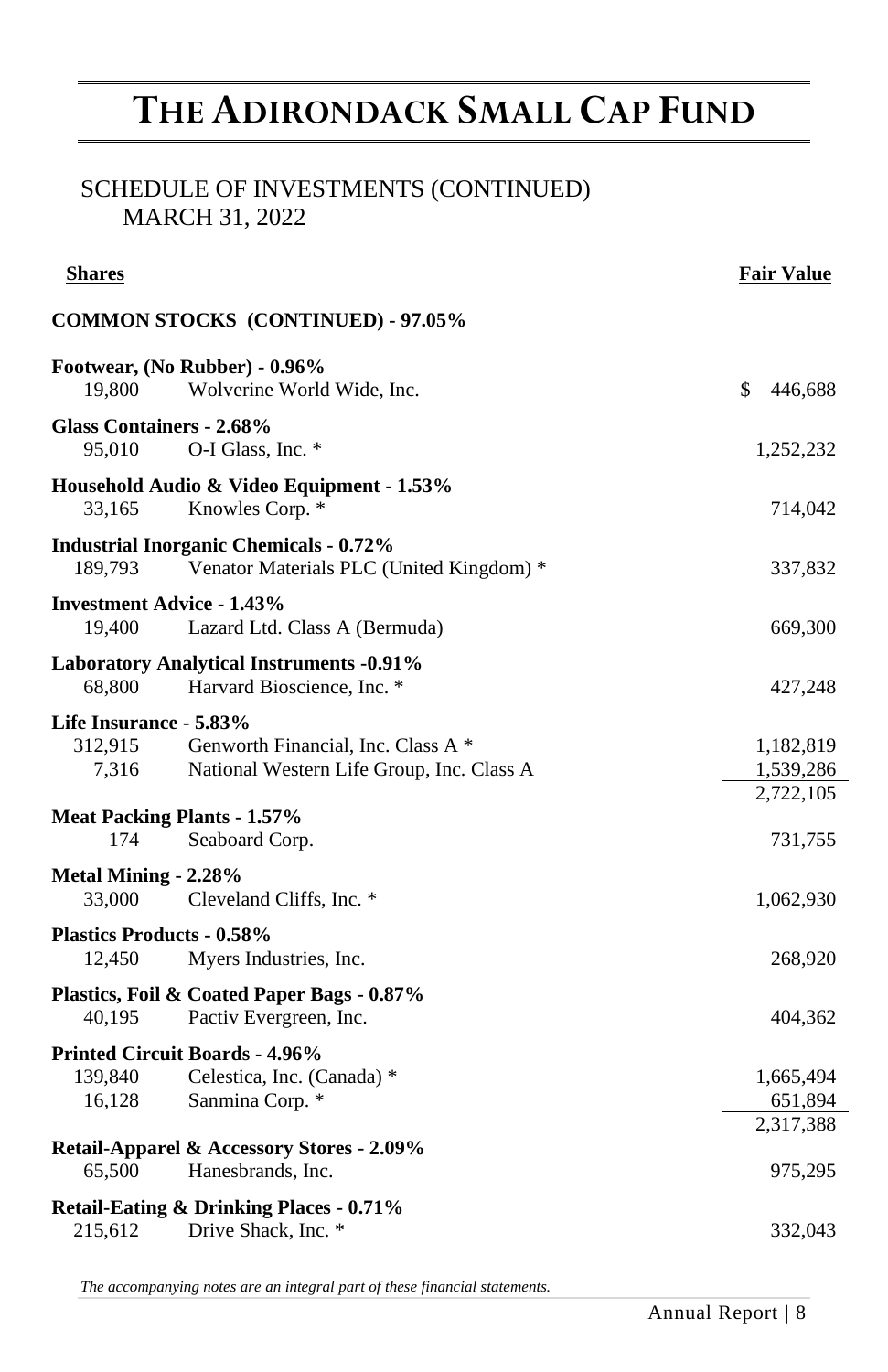## SCHEDULE OF INVESTMENTS (CONTINUED) MARCH 31, 2022

| <b>Shares</b>                   |                                                                            | <b>Fair Value</b> |
|---------------------------------|----------------------------------------------------------------------------|-------------------|
|                                 | <b>COMMON STOCKS (CONTINUED) - 97.05%</b>                                  |                   |
|                                 | <b>Retail-Grocery Stores - 1.07%</b>                                       |                   |
| 5,600                           | Ingles Markets, Inc. Class A                                               | \$<br>498,680     |
|                                 | Retail-Miscellaneous Retail - 0.74%                                        |                   |
| 57,104                          | EZCORP, Inc. Class A *                                                     | 344,908           |
|                                 | <b>Retail-Women's Clothing Stores - 1.85%</b>                              |                   |
| 179,819                         | Chico's FAS, Inc. *                                                        | 863,131           |
|                                 | <b>Semiconductors &amp; Related Devices - 2.67%</b>                        |                   |
| 5,000                           | Emcore Corp. *                                                             | 18,500            |
| 72,300                          | Photronics, Inc. *                                                         | 1,226,931         |
|                                 |                                                                            | 1,245,431         |
|                                 | <b>Services-Computer Integrated Systems Design - 5.55%</b>                 |                   |
| 30,400                          | Allscripts Healthcare Solutions, Inc. *                                    | 684,608           |
| 49,400                          | Kyndryl Holdings, Inc. *                                                   | 648,128           |
| 58,183                          | Unisys Corp. *                                                             | 1,257,335         |
|                                 |                                                                            | 2,590,071         |
| 448,628                         | <b>Services-Engineering Services - 1.57%</b><br>Hill International, Inc. * | 731,264           |
|                                 |                                                                            |                   |
|                                 | <b>Special Industry Machinery - 0.94%</b>                                  |                   |
| 60,361                          | Manitex International, Inc. *                                              | 439,428           |
|                                 | <b>State Commercial Banks - 3.10%</b>                                      |                   |
| 45,357                          | Trustco Bank Corp. NY                                                      | 1,448,249         |
| <b>Surety Insurance - 3.51%</b> |                                                                            |                   |
| 74,600                          | MGIC Investment Corp.                                                      | 1,010,830         |
| 24,350                          | Old Republic International Corp.                                           | 629,935           |
|                                 |                                                                            | 1,640,765         |
|                                 | Surgical & Medical Instruments & Apparatus - 1.47%                         |                   |
| 206,730                         | Accuray, Inc. *                                                            | 684,276           |
|                                 | Telephone & Telephone Apparatus - 5.54%                                    |                   |
| 79,700                          | ADTRAN, Inc.                                                               | 1,470,465         |
| 128,700                         | Infinera Corp. *                                                           | 1,115,829         |
|                                 |                                                                            | 2,586,294         |
|                                 | Telephone Communications (No Radio Telephone) - 0.46%                      |                   |
| 10,700                          | Vonage Holdings Corp. *                                                    | 217,103           |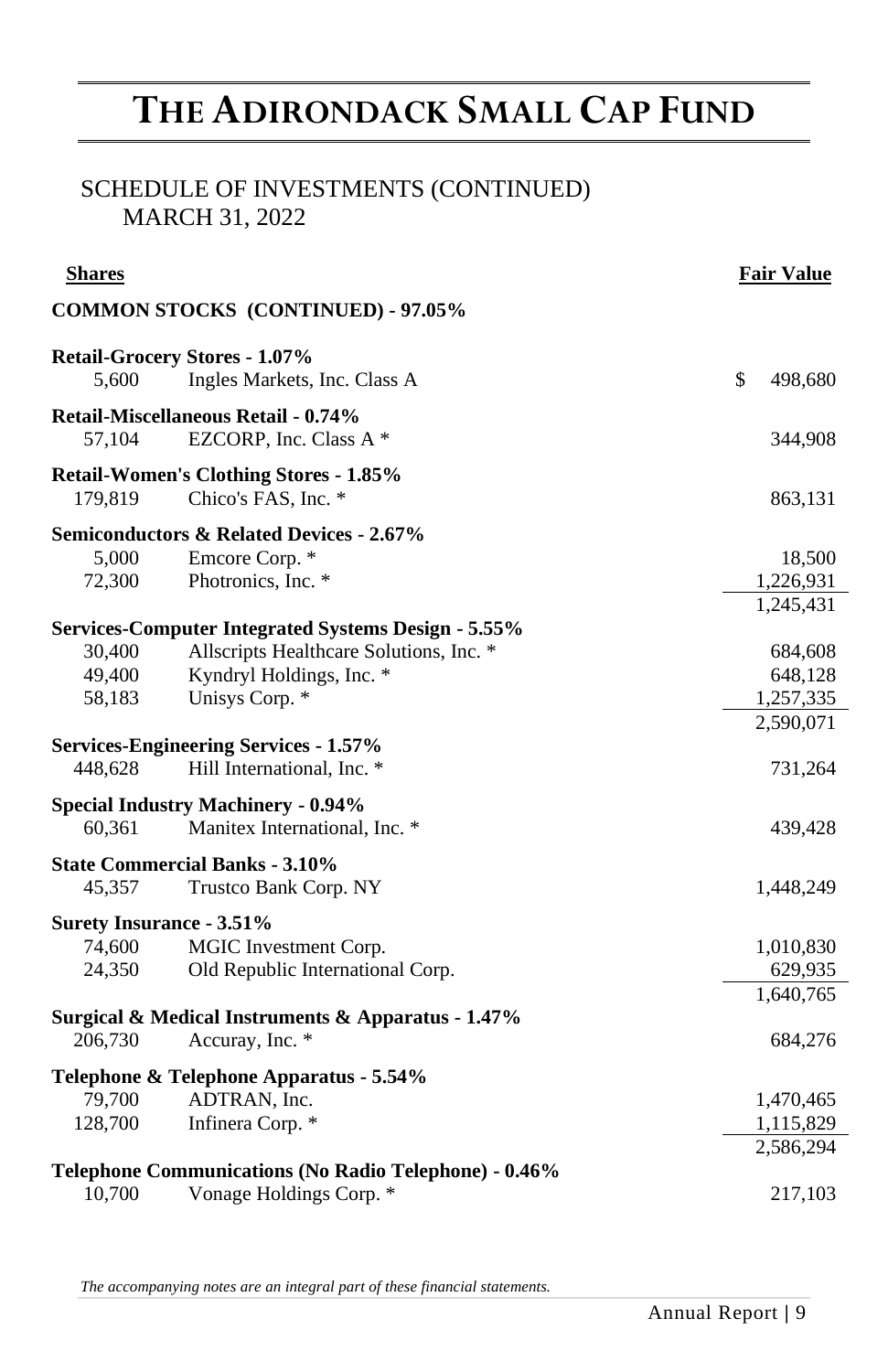## SCHEDULE OF INVESTMENTS (CONTINUED) MARCH 31, 2022

| <b>Shares</b>                                                                                                                                                                 | <b>Fair Value</b>  |
|-------------------------------------------------------------------------------------------------------------------------------------------------------------------------------|--------------------|
| <b>COMMON STOCKS (CONTINUED) - 97.05%</b>                                                                                                                                     |                    |
| Textile Mill Products - 0.59%<br>Unifi, Inc. *<br>15.124                                                                                                                      | \$<br>273,744      |
| Water Supply - 0.67%<br>25,911 Pure Cycle Corp. *                                                                                                                             | 311,450            |
| TOTAL FOR COMMON STOCKS (Cost \$34,724,806) - 97.05%                                                                                                                          | 45,325,084         |
| <b>REAL ESTATE INVESTMENT TRUSTS - 1.47%</b><br>Brixmor Property Group, Inc.<br>26,600<br>TOTAL REAL ESTATE INVESTMENT TRUSTS (Cost \$226,197) - 1.47%                        | 686,546<br>686,546 |
| <b>SHORT-TERM INVESTMENT - 1.51%</b><br>Federated Treasury Obligation Fund - Institutional Shares 0.13% **<br>704.543<br>TOTAL SHORT-TERM INVESTMENT (Cost \$704,543) - 1.51% | 704,543<br>704,543 |
| <b>TOTAL INVESTMENTS (Cost \$35,655,546) - 100.03%</b>                                                                                                                        | 46,716,173         |
| <b>LIABILITIES LESS OTHER ASSETS, NET - (0.03)%</b>                                                                                                                           | (14,628)           |
| <b>NET ASSETS - 100.00%</b>                                                                                                                                                   | \$46,701,545       |

\* Non-income producing securities during the period.

\*\* Variable rate security; the money market rate shown represents the yield at March 31, 2022.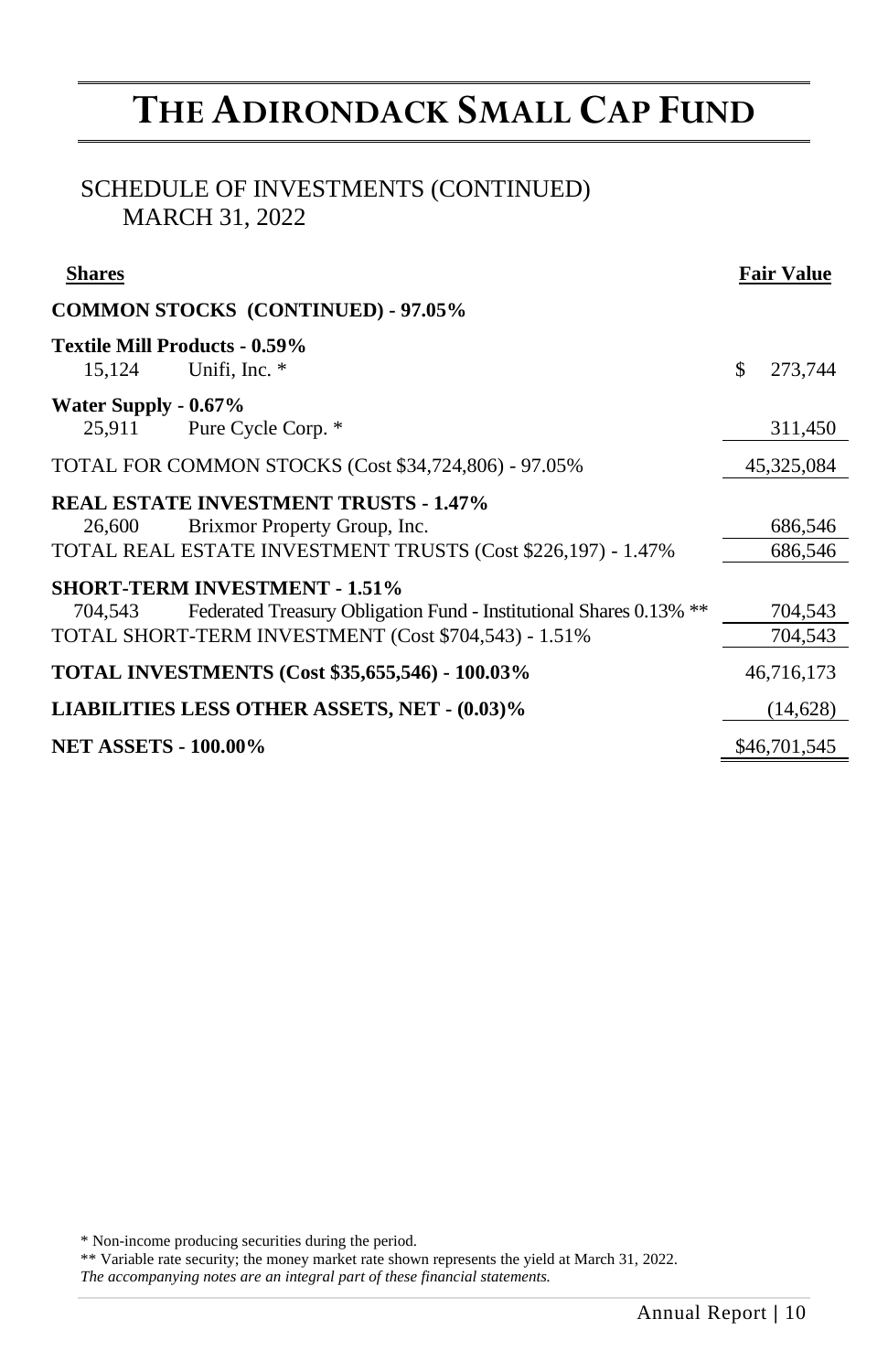## STATEMENT OF ASSETS AND LIABILITIES MARCH 31, 2022

| Assets:                                                      |              |
|--------------------------------------------------------------|--------------|
| Investments in Securities, at Fair Value (Cost \$35,655,546) | \$46,716,173 |
| Cash                                                         | 1,999        |
| Receivables:                                                 |              |
| Securities Sold                                              | 31,306       |
| Dividends and Interest                                       | 19,002       |
| <b>Shareholder Subscriptions</b>                             | 371          |
| Prepaid Expenses                                             | 16,753       |
| <b>Total Assets</b>                                          | 46,785,604   |
| Liabilities:                                                 |              |
| <b>Shareholder Redemptions</b>                               | 14,634       |
| Due to Advisor                                               | 42,112       |
| Due to Trustees                                              | 1,599        |
| <b>Accrued Expenses</b>                                      | 25,714       |
| <b>Total Liabilities</b>                                     | 84,059       |
| Net Assets                                                   | \$46,701,545 |
| Net Assets Consist of:                                       |              |
| Paid In Capital                                              | \$46,070,625 |
| Distributable Earnings/(Deficit)                             | 630,920      |
| Net Assets, for 2,015,461 Shares Outstanding                 | \$46,701,545 |
| Net Asset Value Per Share                                    | \$<br>23.17  |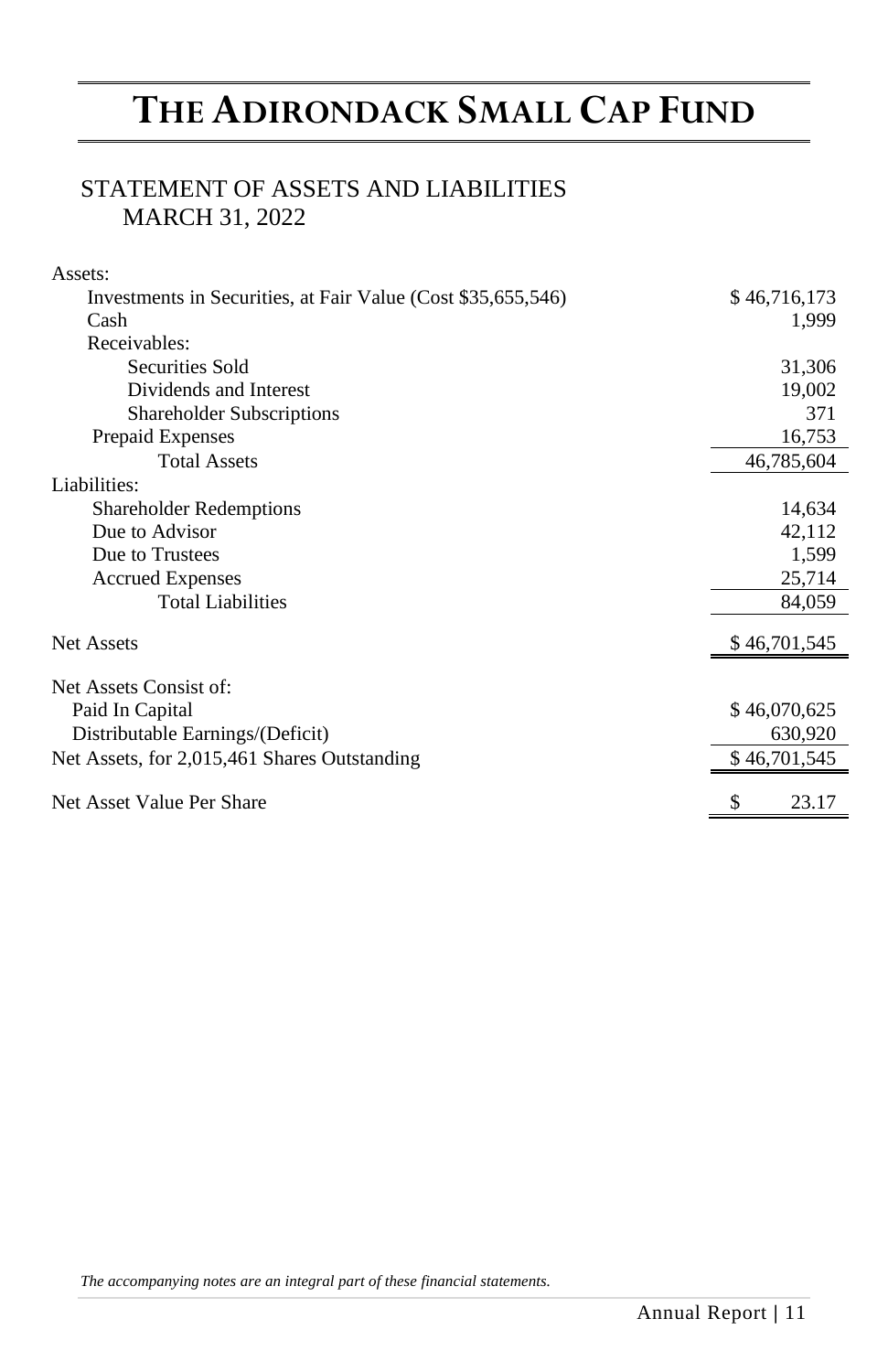## STATEMENT OF OPERATIONS For the Year Ending March 31, 2022

| Investment Income:                                   |               |
|------------------------------------------------------|---------------|
| Dividends                                            | \$<br>497,031 |
| Interest                                             | 65            |
| <b>Total Investment Income</b>                       | 497,096       |
| Expenses:                                            |               |
| Advisory                                             | 548,035       |
| <b>Transfer Agent</b>                                | 48,921        |
| Legal                                                | 8,297         |
| Custodian                                            | 10,545        |
| Audit                                                | 15,229        |
| <b>Trustees</b>                                      | 19,300        |
| Chief Compliance Officer                             | 21,222        |
| Insurance                                            | 10,652        |
| <b>Registration and Filing Fees</b>                  | 29,965        |
| Printing and Mailing                                 | 4,279         |
| Miscellaneous Fees                                   | 8,344         |
| <b>Total Expenses</b>                                | 724,789       |
| Net Investment Loss                                  | (227, 693)    |
| Realized and Unrealized Gain (Loss) on Investments:  |               |
| Realized Gain on Investments                         | 9,574,149     |
| Net Change in Unrealized Depreciation on Investments | (4,975,007)   |
| Realized and Unrealized Gain on Investments          | 4,599,142     |
| Net Increase in Net Assets Resulting from Operations | \$4.371.449   |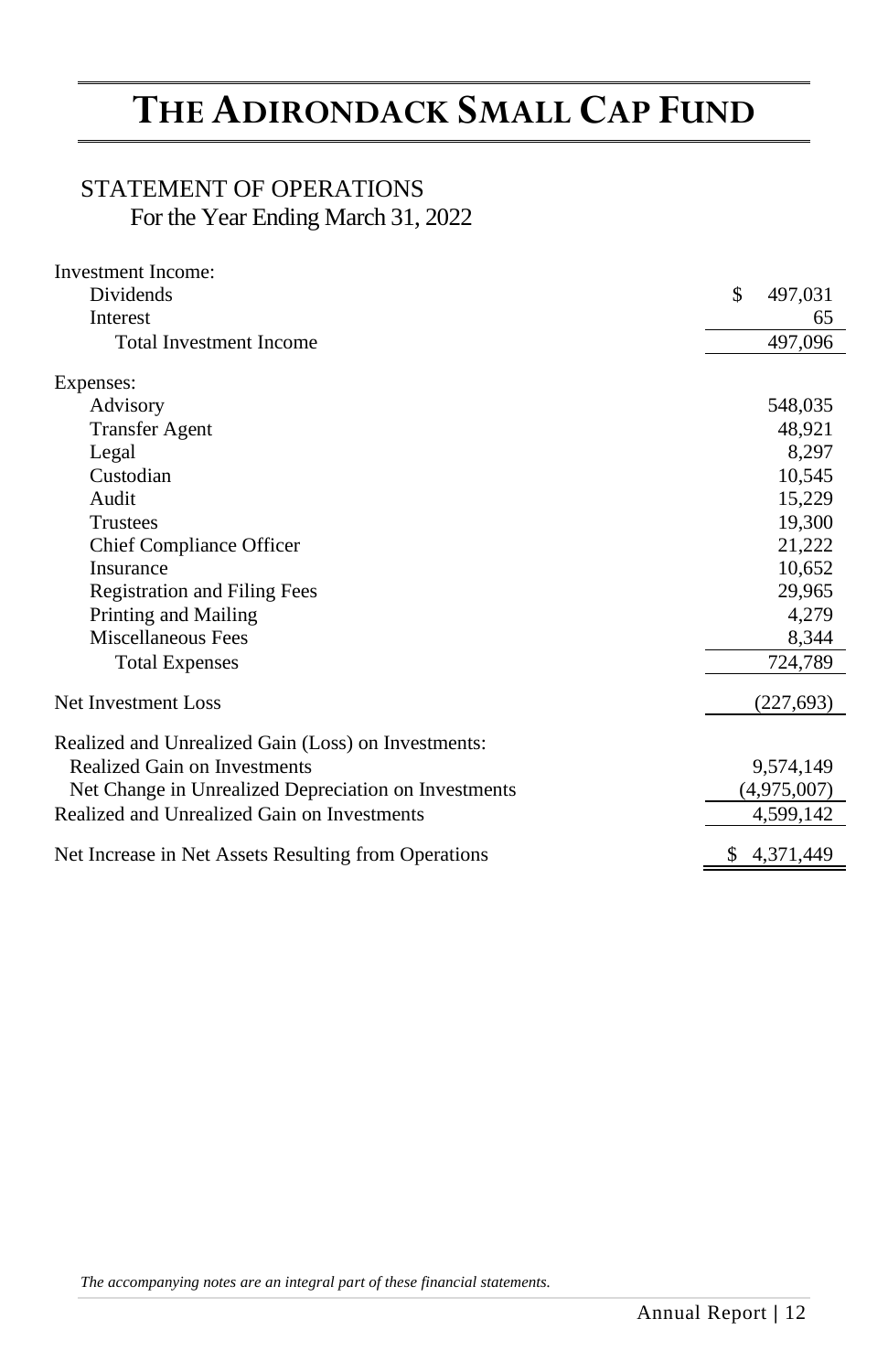## STATEMENTS OF CHANGES IN NET ASSETS

|                                                        | <b>Years Ended</b> |                   |  |
|--------------------------------------------------------|--------------------|-------------------|--|
|                                                        | 3/31/2022          | 3/31/2021         |  |
| Increase (Decrease) in Net Assets From Operations:     |                    |                   |  |
| Net Investment Loss                                    | S<br>(227,693)     | (230, 308)<br>\$. |  |
| Net Realized Gain (Loss) on Investments                | 9.574.149          | (7,921,825)       |  |
| Unrealized Appreciation (Depreciation) on Investments  | (4,975,007)        | 46, 317, 212      |  |
| Net Increase in Net Assets Resulting from Operations   | 4,371,449          | 38,165,079        |  |
| Distributions to Shareholders:                         |                    |                   |  |
| <b>Distributions</b>                                   |                    | (66,309)          |  |
| Total Dividends and Distributions Paid to Shareholders |                    | (66,309)          |  |
| Capital Share Transactions                             | (14, 133, 866)     | (44,084,882)      |  |
| Total Decrease in Net Assets                           | (9,762,417)        | (5,986,112)       |  |
| Net Assets:                                            |                    |                   |  |
| Beginning of Year                                      | 56,463,962         | 62,450,074        |  |
| End of Year                                            | \$46,701,545       | \$56,463,962      |  |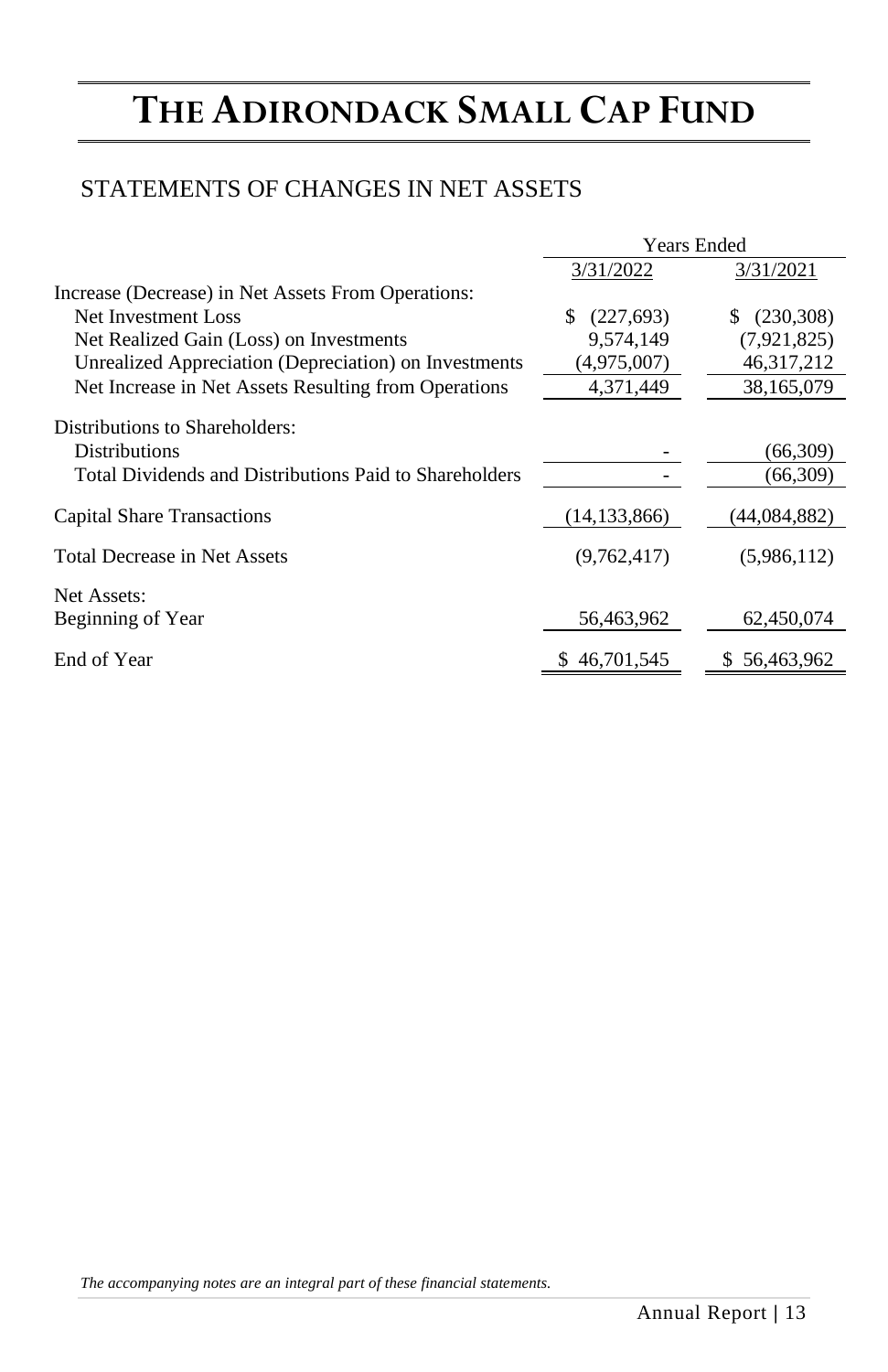### FINANCIAL HIGHLIGHTS

Selected date for a share outstanding throughout the year.

|                                                             | <b>Years Ended</b> |            |           |             |                                                   |         |
|-------------------------------------------------------------|--------------------|------------|-----------|-------------|---------------------------------------------------|---------|
|                                                             |                    |            |           |             | 3/31/2022 3/31/2021 3/31/2020 3/31/2019 3/31/2018 |         |
| Net Asset Value, at Beginning of Year                       | S                  | 21.35 \$   | 10.99 \$  | 17.24 \$    | 21.40 \$                                          | 22.61   |
| Income From Investment Operations:                          |                    |            |           |             |                                                   |         |
| Net Investment Income (Loss) *                              |                    | (0.10)     | (0.06)    | 0.01        | (0.01)                                            | (0.02)  |
| Net Gain (Loss) on Securities (Realized and Unrealized)     |                    | 1.92       | 10.44     | (6.21)      | (1.82)                                            | 1.07    |
| <b>Total from Investment Operations</b>                     |                    | 1.82       | 10.38     | (6.20)      | (1.83)                                            | 1.05    |
| Distributions:                                              |                    |            |           |             |                                                   |         |
| Net Investment Income                                       |                    |            | (0.02)    |             |                                                   |         |
| <b>Realized Gains</b>                                       |                    |            |           | (0.05)      | (2.33)                                            | (2.26)  |
| <b>Total from Distributions</b>                             |                    |            | (0.02)    | (0.05)      | (2.33)                                            | (2.26)  |
|                                                             |                    |            |           |             |                                                   |         |
| Net Asset Value, at End of Year                             | \$                 | 23.17 \$   | 21.35 \$  | 10.99 \$    | 17.24 \$                                          | 21.40   |
| Total Return **                                             |                    | 8.52%      | 94.50%    | $(36.07)\%$ | $(6.96)\%$                                        | 4.12%   |
| Ratios/Supplemental Data:                                   |                    |            |           |             |                                                   |         |
| Net Assets at End of Year (Thousands)                       | S                  | 46.702 \$  | 56,464 \$ |             | 62,450 \$ 152,958 \$ 249,204                      |         |
| Before Waivers and Reimbursements                           |                    |            |           |             |                                                   |         |
| Ratio of Expenses to Average Net Assets                     |                    | 1.43%      | 1.45%     | 1.35%       | 1.24%                                             | 1.26%   |
| Ratio of Net Investment Income (Loss) to Average Net Assets |                    | $(0.45)$ % | (0.38)%   | 0.09%       | (0.03)%                                           | (0.07)% |
| After Waivers and Reimbursements                            |                    |            |           |             |                                                   |         |
| Ratio of Expenses to Average Net Assets                     |                    | 1.43%      | 1.45%     | 1.35%       | 1.24%                                             | 1.26%   |
| Ratio of Net Investment Income (Loss) to Average Net Assets |                    | $(0.45)$ % | (0.38)%   | 0.09%       | (0.03)%                                           | (0.07)% |
| Portfolio Turnover                                          |                    | 21.81%     | 32.52%    | 32.96%      | 30.77%                                            | 37.67%  |

\* Per share net investment income (loss) has been determined on the basis of average shares outstanding during the year.

\*\* Assumes reinvestment of dividends.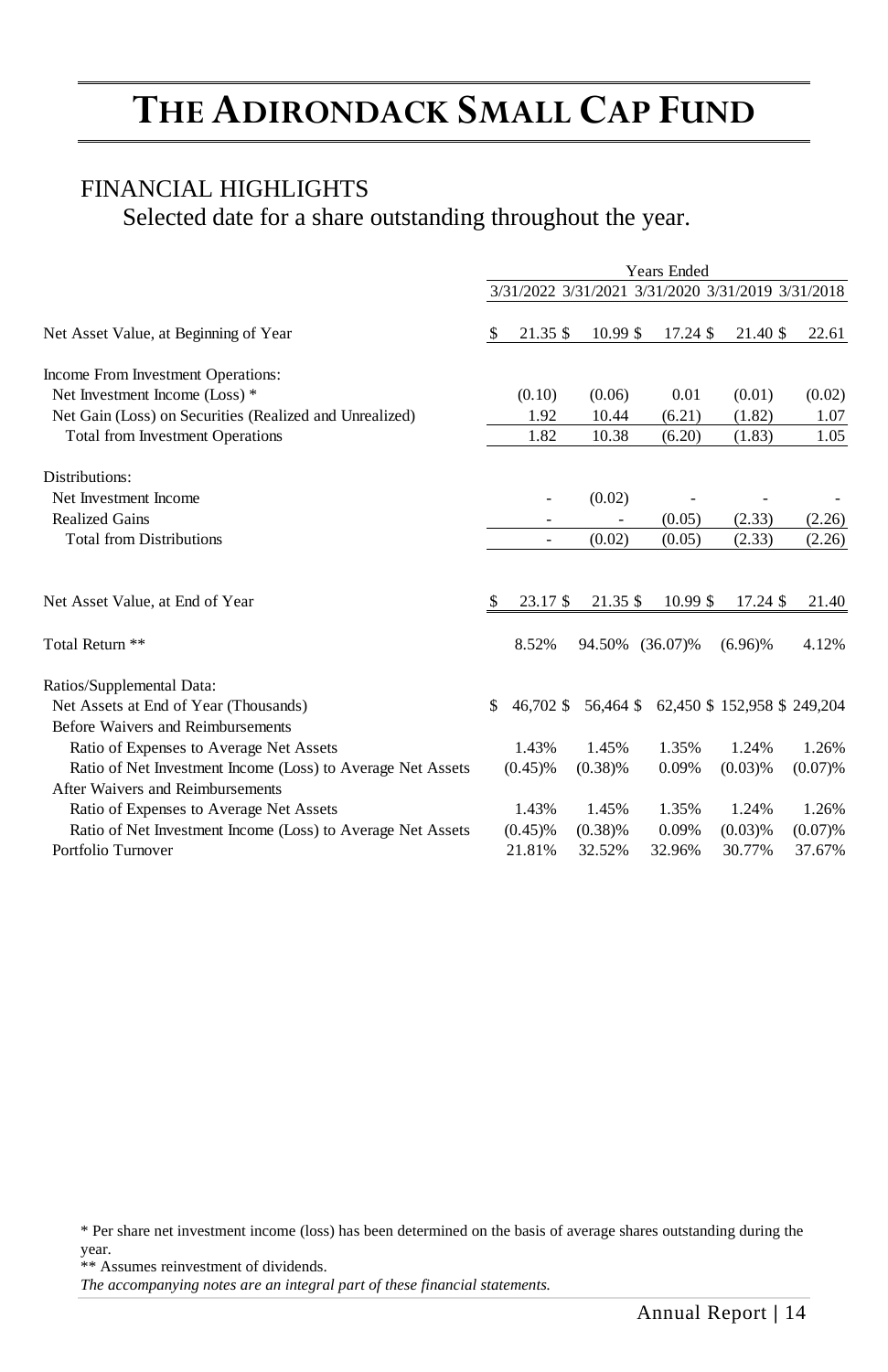### NOTES TO FINANCIAL STATEMENTS MARCH 31, 2022

### **Note 1. Organization**

The Adirondack Small Cap Fund (the "Fund") is the only series of Adirondack Funds (the "Trust"), an open-end, diversified, investment company that was organized as an Ohio business trust on December 8, 2004. The Trust is permitted to issue an unlimited number of shares of beneficial interest of separate series. The Fund commenced investment operations April 6, 2005. The Fund's investment objective is long-term capital appreciation. The Fund's principal investment strategy is to invest in a diversified portfolio of equity securities of small capitalization companies that the Fund's investment adviser, Adirondack Research & Management, Inc. (the "Advisor"), believes are undervalued.

### **Note 2. Summary of Significant Accounting Policies**

*The following is a summary of the significant accounting policies followed by the Fund in the preparation of its financial statements. The Fund is an investment company that follows the accounting and reporting guidance of Accounting Standards Codification Topic 946, including Financial Accounting Standards Board Accounting Standards Update 2013-08 applicable to investment companies.*

*Security Valuation:* All investments in securities are recorded at their estimated fair value according to the procedures described in Note 3.

*Foreign currency:* Investment securities and other assets and liabilities denominated in foreign currencies are translated into U.S. dollar amounts at the date of valuation. Purchases and sales of investment securities and income and expense items denominated in foreign currencies are translated into U.S. dollar amounts on the respective dates of such transactions. The Fund does not isolate that portion of the results of operations resulting from changes in foreign exchange rates on investments from the fluctuations arising from changes in market prices of securities held. Such fluctuations are included with the net realized and unrealized gain or loss from investments.

Reported net realized foreign exchange gains or losses arise from sales of foreign currencies, currency gains or losses realized between the trade and settlement dates on securities transactions, and the difference between the amounts of dividends, interest, and foreign withholding taxes recorded on the Fund's books and the U.S. dollar equivalent of the amounts actually received or paid. Net unrealized foreign exchange gains and losses arise from changes in the fair values of assets and liabilities, other than investments in securities at fiscal period end, resulting from changes in exchange rates.

*Federal Income Taxes:* The Fund makes no provision for federal income or excise tax. The Fund intends to qualify each year as a "regulated investment company" ("RIC") under subchapter M of the Internal Revenue Code of 1986, as amended, by complying with the requirements applicable to RICs and by distributing substantially all of their taxable income. The Fund also intends to distribute sufficient net investment income and net capital gains, if any, so that they will not be subject to excise tax on undistributed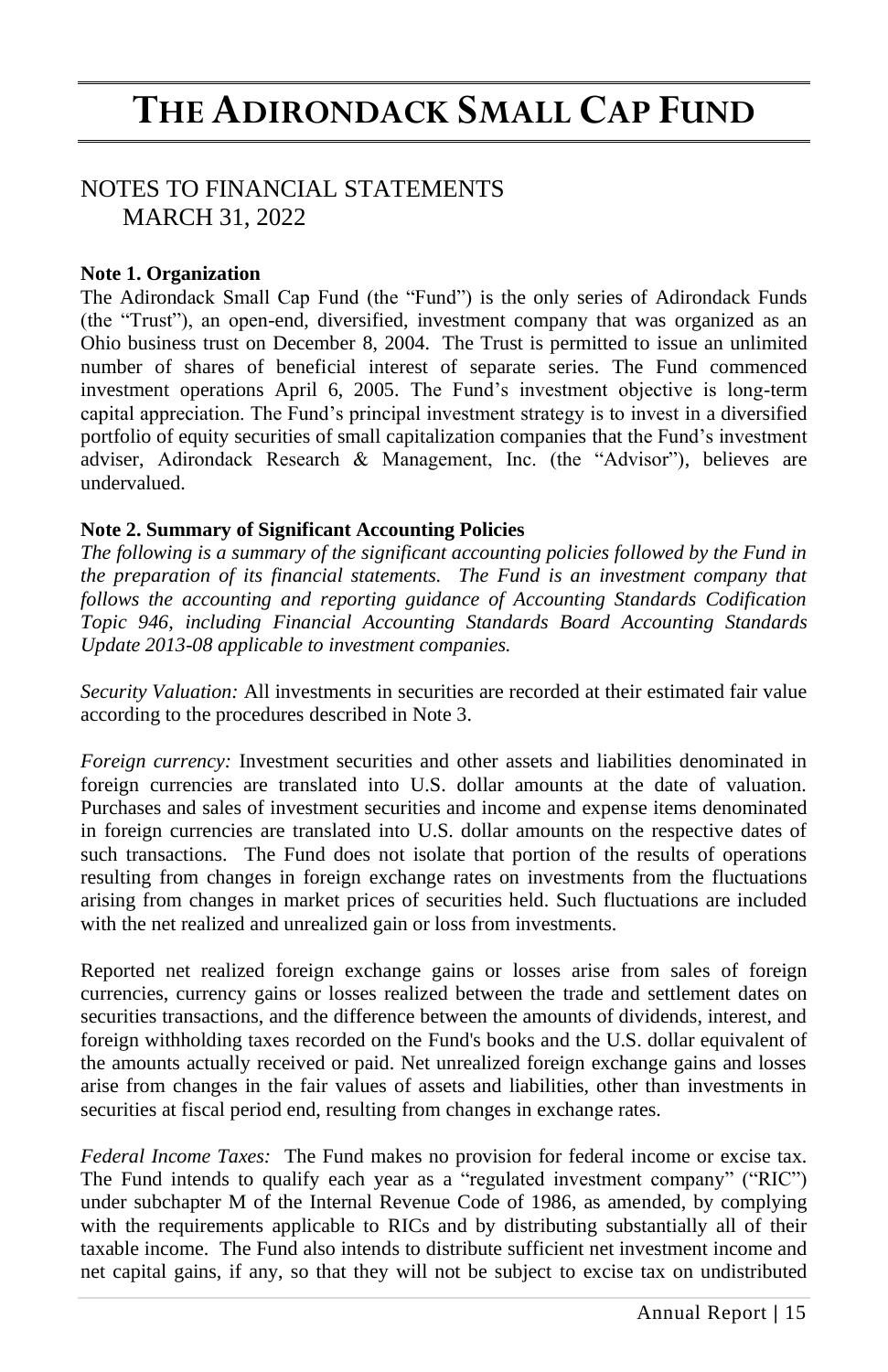## NOTES TO FINANCIAL STATEMENTS (CONTINUED) MARCH 31, 2022

income and gains. If the required amount of net investment income or gains is not distributed, the Fund could incur a tax expense. Therefore, no federal income tax or excise provision is required.

The Fund recognizes the tax benefits of uncertain tax positions only when the position is more likely than not to be sustained, assuming examination by tax authorities. Management has analyzed the Fund's tax positions and concluded that no liability for unrecognized tax benefits should be recorded related to uncertain tax positions taken on returns filed for open tax years (2019-2021) or expected to be taken in the Fund's 2022 tax returns. The Fund identifies its major tax jurisdiction as U.S. federal, however the Fund is not aware of any tax positions for which it is reasonably possible that the total amounts of unrecognized tax benefits will change materially in the next 12 months.

The Fund recognizes interest and penalties, if any, related to unrecognized tax benefits as income tax expense in the Statement of Operations. During the year ended March 31, 2022, the Fund did not incur any interest or penalties.

*Distributions to Shareholders:* The Fund intends to distribute to its shareholders substantially all of its net realized capital gains and net investment income, if any, at year-end. Distributions will be recorded on the ex-dividend date.

*Security Transactions and Investment Income:* The Fund follows industry practice and records security transactions on the trade date. The specific identification method is used for determining gains or losses for financial statements and income tax purposes. Dividend income is recorded on the ex-dividend date and interest income is recorded on an accrual basis. Discounts and premiums are amortized over the useful lives of the respective securities. Withholding taxes on foreign dividends have been provided for in accordance with the Fund's understanding of the applicable country's tax rules and rates.

*Use of Estimates:* The preparation of financial statements in conformity with U.S. generally accepted accounting principles ("GAAP") requires management to make estimates and assumptions that affect the reported amounts of assets and liabilities and disclosure of contingent assets and liabilities at the date of the financial statements and the reported amounts of increases and decreases in net assets from operations during the reporting period. Actual results could differ from these estimates.

*Reclassifications:* The amount of dividends and distributions from net investment income and net realized capital gains are determined in accordance with federal income tax regulations which may differ from GAAP. These differences are due to different treatments for items such as net short-term gains, deferral of wash sales losses, flow through income from real estate investment trusts and net investment losses. Permanent differences such as tax return of capital, capital gains retained and net investment losses, if any, would be reclassified against capital.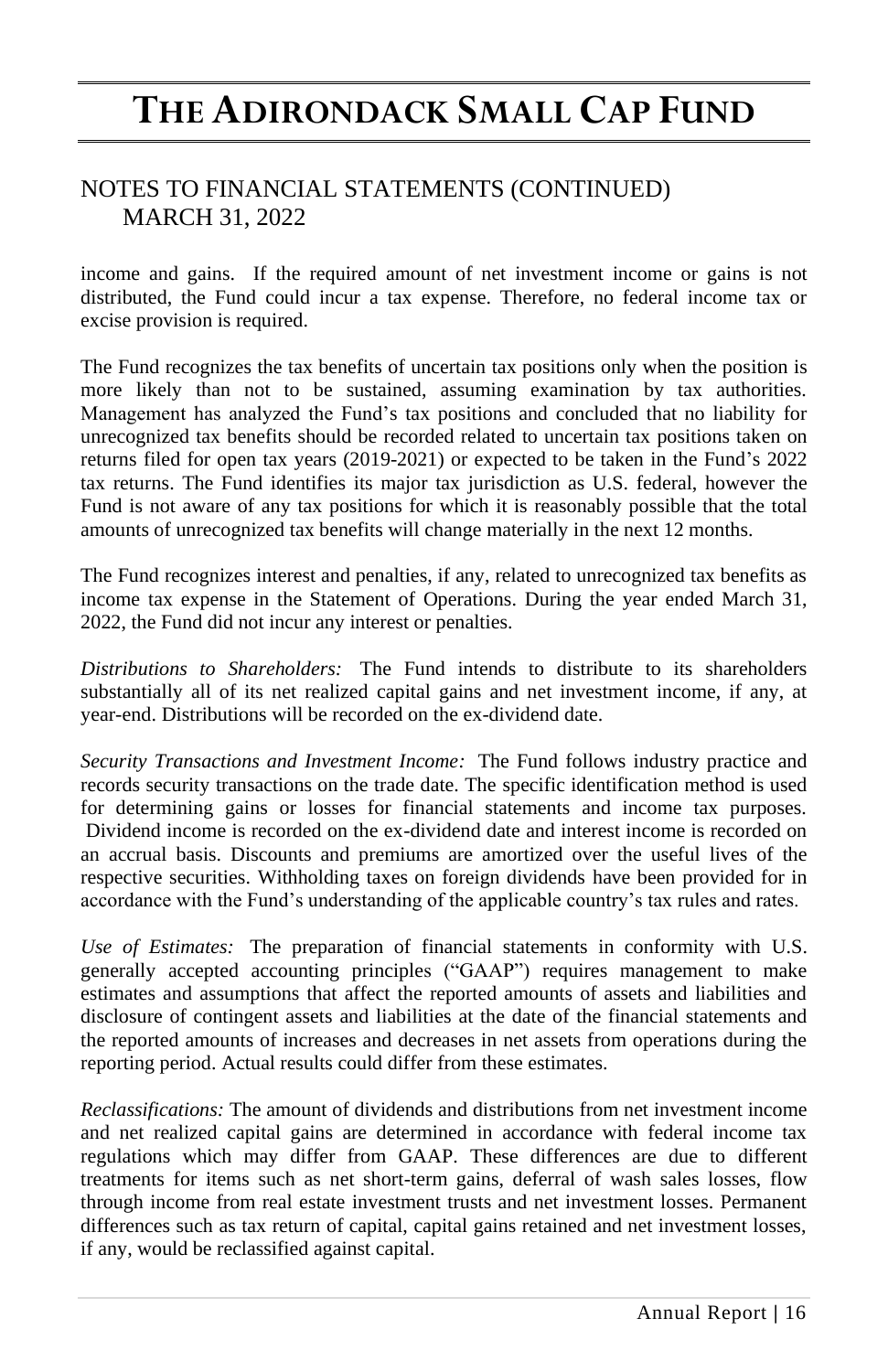## NOTES TO FINANCIAL STATEMENTS (CONTINUED) MARCH 31, 2022

### **Note 3. Security Valuations**

#### *Processes and Structure*

The Board of Trustees has adopted guidelines for valuing securities including in circumstances in which market quotes are not readily available and has delegated to the Advisor the responsibility for determining fair value prices, subject to review by the Board of Trustees.

#### *Fair Value Pricing Policy*

If market quotations are not readily available, the security will be valued at fair value (the amount which the owner might reasonably expect to receive for the security upon its current sale) as determined in good faith by the Advisor ("Fair Value" Pricing), subject to review by the Board of Trustees. The Advisor must use reasonable diligence in determining whether market quotations are readily available. If, for example, the Advisor determines that one source of market value is unreliable, the Advisor must diligently seek market quotations from other sources, such as other brokers or pricing services, before concluding that market quotations are not available. Fair Value Pricing is not permitted when market quotations are readily available.

#### *Hierarchy of Fair Value Inputs*

The Fund utilizes various methods to measure the fair value of most of its investments on a recurring basis. GAAP establishes a hierarchy that prioritizes inputs to valuation techniques used to measure fair value. The three levels of inputs are as follows:

- *Level 1.* Unadjusted quoted prices in active markets for identical assets or liabilities that the Fund has the ability to access.
- *Level 2.* Observable inputs other than quoted prices included in Level 1 that are observable for the asset or liability either directly or indirectly. These inputs may include quoted prices for the identical instrument on an inactive market, prices for similar instruments, interest rates, prepayment speeds, credit risk, yield curves, default rates, and similar data.
- *Level 3.* Unobservable inputs for the asset or liability to the extent that relevant observable inputs are not available, representing the company's own assumptions about the assumptions that a market participant would use in valuing the asset or liability, and that would be based on the best information available.

The availability of observable inputs can vary from security to security and is affected by a wide variety of factors, including, for example, the type of security, whether the security is new and not yet established in the marketplace, the liquidity of markets, and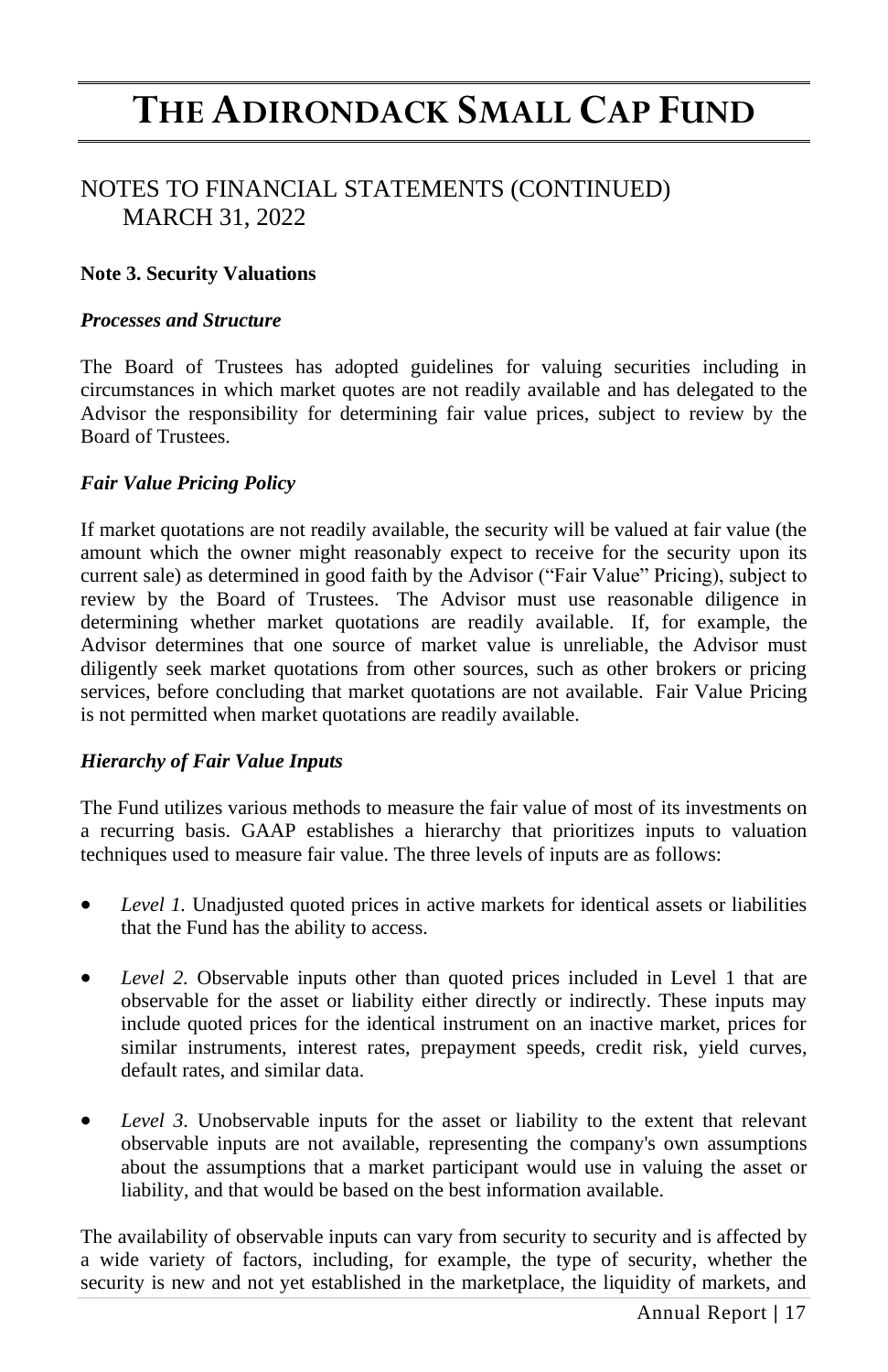## NOTES TO FINANCIAL STATEMENTS (CONTINUED) MARCH 31, 2022

other characteristics particular to the security. To the extent that valuation is based on models or inputs that are less observable or unobservable in the market, the determination of fair value requires more judgment. Accordingly, the degree of judgment exercised in determining fair value is greatest for instruments categorized in Level 3.

The inputs used to measure fair value may fall into different levels of the fair value hierarchy. In such cases, for disclosure purposes, the level in the fair value hierarchy within which the fair value measurement falls in its entirety is determined based on the lowest level input that is significant to the fair value measurement in its entirety.

### *Fair Value Measurements*

A description of the valuation techniques applied to the Fund's major categories of assets and liabilities measured at fair value on a recurring basis follows.

*Equity securities (common stocks and real estate investment trusts).* Securities traded on a national securities exchange (or reported on the NASDAQ national market) are stated at the last reported sales price on the day of valuation. To the extent these securities are actively traded, and valuation adjustments are not applied, they are categorized in Level 1 of the fair value hierarchy. Certain foreign securities may be fair valued using a pricing service that considers the correlation of the trading patterns of the foreign security to the intraday trading in the U.S. markets for investments such as American Depositary Receipts, financial futures, exchange traded funds, and the movement of the certain indexes of securities based on a statistical analysis of the historical relationship and that are categorized in Level 2. Preferred stock and other equities traded on inactive markets or valued by reference to similar instruments are also categorized in Level 2.

*Short term investments.* Investments in other open-end investment companies, including money market funds, are valued at the investment company's net asset value per share. These securities will be categorized in Level 1 of the fair value hierarchy.

The following table summarizes the inputs used to value the Fund's assets and liabilities measured at fair value as of March 31, 2022:

|                                      | <b>Financial Instruments—Assets</b> |         |        |         |  |                   |  |
|--------------------------------------|-------------------------------------|---------|--------|---------|--|-------------------|--|
| <i>Categories</i>                    | Level 1                             | Level 2 |        | Level 3 |  | <b>Fair Value</b> |  |
|                                      |                                     |         |        |         |  |                   |  |
| Common Stocks <sup>*</sup>           | \$45,325,084                        | -8      | $\sim$ |         |  | \$45,325,084      |  |
| <b>Real Estate Investment Trusts</b> | 686.546                             |         |        |         |  | 686,546           |  |
| <b>Short-Term Investment</b>         | 704.543                             |         |        |         |  | 704.543           |  |
|                                      | \$46,716,173                        |         |        |         |  | \$46,716,173      |  |

The Fund did not hold any Level 3 assets during the year ended March 31, 2022. The Fund did not hold any derivative instruments at any time during the year ended March 31,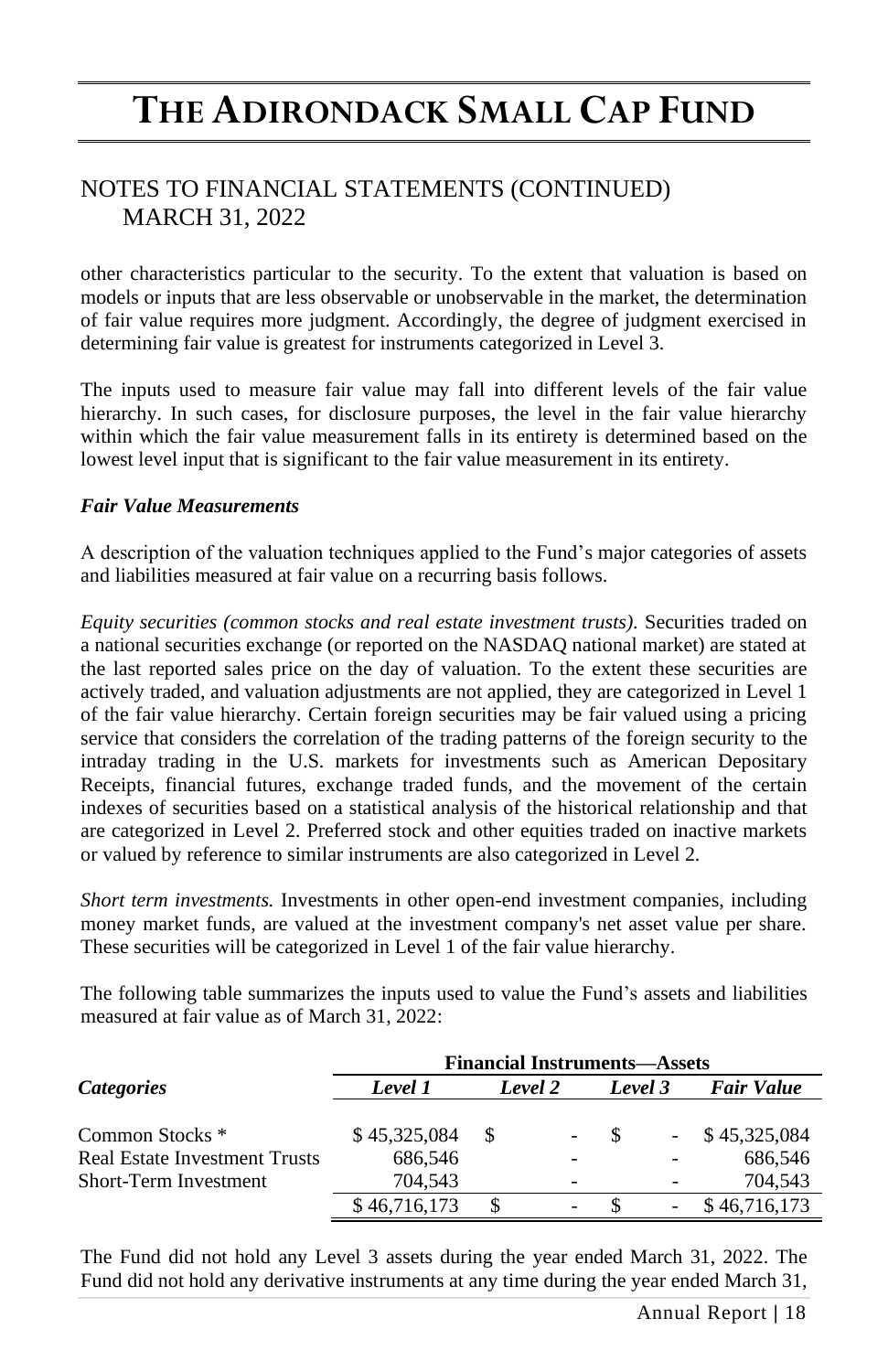## NOTES TO FINANCIAL STATEMENTS (CONTINUED) MARCH 31, 2022

2022. There were no significant transfers into and out of Level 1 or Level 2 during the period. It is the Fund's policy to recognize transfers into and out of all levels at the end of the reporting period.

\* Industry classifications of these categories are detailed on the Fund's Schedule of Investments.

### **Note 4. Investment Management Agreement and Related Party**

The Fund has a management agreement (the "Agreement") with the Advisor to furnish investment advisory and management services to the Fund. Gregory A. Roeder and Matthew Reiner, each an officer of the Fund, are shareholders of the Advisor. Under the Agreement, the Advisor earns a monthly fee from the Fund. The monthly fee is based on an annual rate of 1.08% of the Fund's average daily net assets. The Advisor agreed to waive fees or reimburse the Fund should the total operating expenses of the Fund exceed 1.48% until August 1, 2022. The Advisor's obligation to waive fees or reimburse expenses excludes brokerage fees and commissions, borrowing costs (such as (a) interest and (b) dividend expenses on securities sold short), taxes, extraordinary expenses, and costs of acquired funds. Any waiver or reimbursement by the Advisor is subject to repayment by the Fund within three years after the waived and/or reimbursed expenses occurred, if the Fund is able to make repayment without exceeding the lessor of its current expense limitation or the expense limitation in effect at the time of the reduction, and the repayment is approved by the Board of Trustees. For the year ended March 31, 2022, the Advisor earned advisory fees of \$548,035. As of March 31, 2022, the Fund owed the Advisor \$42,112.

### *Related Party*

An employee of the Advisor is also, independently, the Chief Compliance Officer of the Fund. The Board of Trustees approves the annual compliance officer fees paid directly by the Fund to this individual. This individual was the Chief Compliance Officer of the Fund before becoming an employee of the Advisor.

#### **Note 5. Distribution Agreement**

The Fund entered into a Distribution Agreement with Rafferty Capital Markets, LLC ("RCM") on May 30, 2014 (which became effective July 1, 2014), after approval of the Distribution Agreement by the Board of Trustees at a meeting held on May 16, 2014. Under the Distribution Agreement, RCM acted as the Fund's principal underwriter in connection with the offering and sale of shares of the Fund. The Advisor, from its own resources, and not the Fund, was responsible for the payment of the distribution fees to RCM in the amount of \$16,000 per year and also any other out-of-pocket expenses which were disclosed in the Distribution Agreement between the Fund and RCM. This Distribution Agreement ended as of October 1, 2021. The Fund does not have a distributor.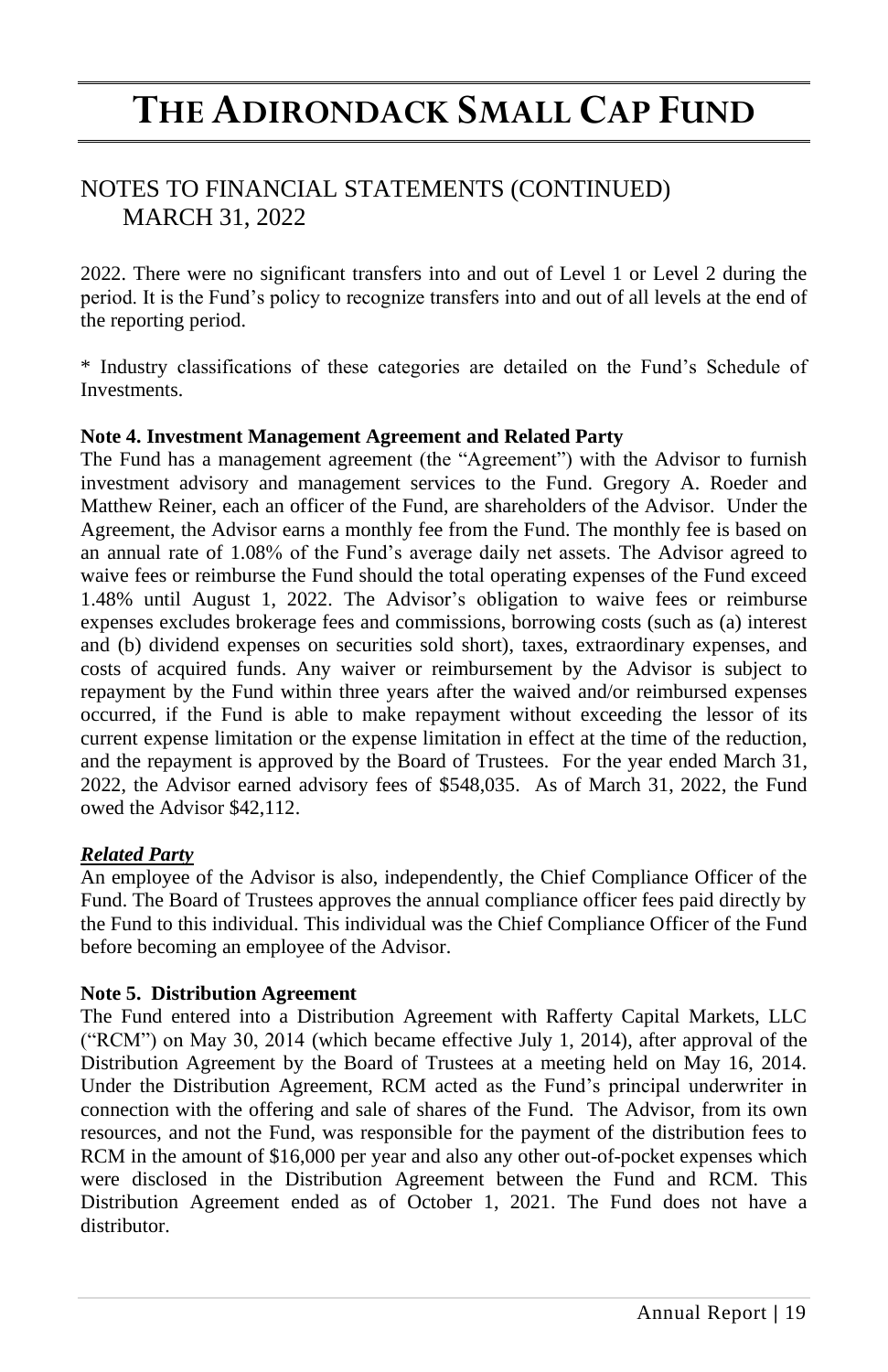## NOTES TO FINANCIAL STATEMENTS (CONTINUED) MARCH 31, 2022

### **Note 6. Capital Share Transactions**

The Fund is authorized to issue an unlimited number of shares of separate series. The total paid-in capital was \$46,070,625 as of March 31, 2022. Transactions in capital for the years ended March 31, 2022 and 2021 were as follows:

|                   |               | <b>March 31, 2022</b> |             | <b>March 31, 2021</b> |
|-------------------|---------------|-----------------------|-------------|-----------------------|
|                   | <b>Shares</b> | Amount                | Shares      | Amount                |
| Shares sold       | 126,871       | 2,868,459             | 434.743     | 5,675,340             |
| Shares reinvested |               |                       | 3.687       | 66,079                |
| Shares redeemed   | (756.421)     | (17.002.325)          | (3.477.978) | (49,826,301)          |
| Net decrease      | (629.550)     | 14.133.866)           | 3,039,548)  | (44.084.882)          |

### **Note 7. Investment Transactions**

For the year ended March 31, 2022, purchases and sales of investment securities other than U.S. Government obligations and short-term investments aggregated \$10,909,150 and \$25,260,488, respectively.

#### **Note 8. Tax Matters**

As of March 31, 2022, the tax basis components of unrealized appreciation (depreciation) and cost of investment securities were as follows:

| Federal tax cost of investments, including short-term investments * | \$ 36,895,415 |
|---------------------------------------------------------------------|---------------|
| Gross tax appreciation of investments                               | \$13,462,954  |
| Gross tax depreciation of investments                               | (3,642,196)   |
| Net tax appreciation of investments                                 | 9.820.758     |

\* The difference between the book cost and tax cost of investments represents the tax deferral of losses on wash sales.

The Fund's distributable earnings on a tax basis is determined only at the end of each fiscal year. As of March 31, 2022, the Fund's most recent fiscal year end, the components of distributable earnings on a tax basis were as follows:

| Long-term Capital Loss Carryforward – Non-expiring | \$ (9,118,043) |
|----------------------------------------------------|----------------|
| Post December Loss - deferred                      | (71.795)       |
| Net Unrealized Appreciation of Investments         | 9.820.758      |
| <b>Total Distributable Earnings</b>                | 630.920        |

Under current tax law, net capital losses realized after October  $31<sup>st</sup>$  and net ordinary losses incurred after December  $31<sup>st</sup>$  may be deferred and treated as occurring on the first day of the following year. As of March 31, 2022, the Fund elected to defer \$71,795 of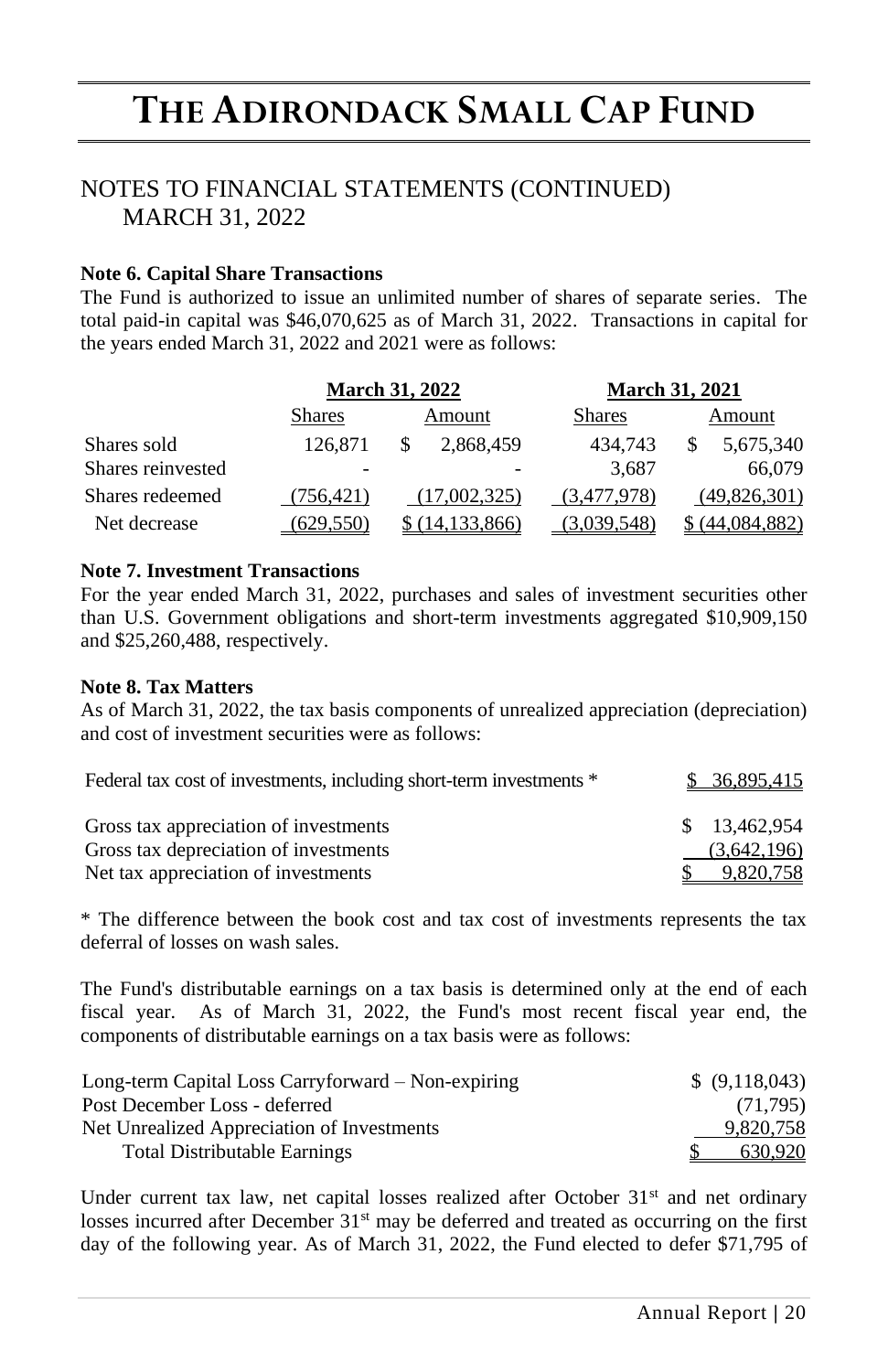### NOTES TO FINANCIAL STATEMENTS (CONTINUED) MARCH 31, 2022

post December losses. The Fund utilized \$9,544,754 of capital loss carryforwards during the fiscal year March 31, 2022.

As of March 31, 2022, the Fund has a capital loss carryforward available for federal income tax purposes, which can be used to offset future capital gains, as follows:

Long-term non-expiring  $\qquad$   $\qquad$  9,118,043

The Fund has recorded a reclassification in the capital accounts. As of March 31, 2022, the Fund recorded permanent book/tax differences of \$192,481 from net investment loss to paid-in-capital. This reclassification has no impact on the net asset value of the Fund.

Ordinary income and long-term capital gain distributions are determined in accordance with federal income tax regulations, which may differ from accounting principles generally accepted in the United States.

No distributions were paid during the year ended March 31, 2022.

The tax character of distributions paid during the year ended March 31, 2021 was as follows:

|                 | <b>March 31, 2021</b> |
|-----------------|-----------------------|
| Ordinary Income | 66.309                |

### **Note 9. Commitments and Contingencies**

In the normal course of business, the Fund may enter into contracts that may contain a variety of representations and warranties and provide general indemnifications. The Fund's maximum exposure under these arrangements is dependent on future claims that may be made against the Fund and, therefore, cannot be estimated; however, management considers the risk of loss from such claims to be remote.

### **Note 10. Control and Ownership**

The beneficial ownership, either directly or indirectly, of more than 25% of the voting securities of a fund creates a presumption of control of a fund under section 2(a)(9) of the Investment Company Act of 1940, as amended. As of March 31, 2022, National Financial Services Corp., for the benefit of its customers, owned approximately 26% of the Fund.

### **Note 11. Risk Factors**

Overall market risks may also affect the value of the Fund. Factors such as domestic economic growth and market conditions, interest rate levels and political events affect the securities markets. Local, regional or global events such as war, acts of terrorism, the spread of infectious illness or other public health issue, recessions and depressions, climate change, or other events could have a significant impact on the Fund and its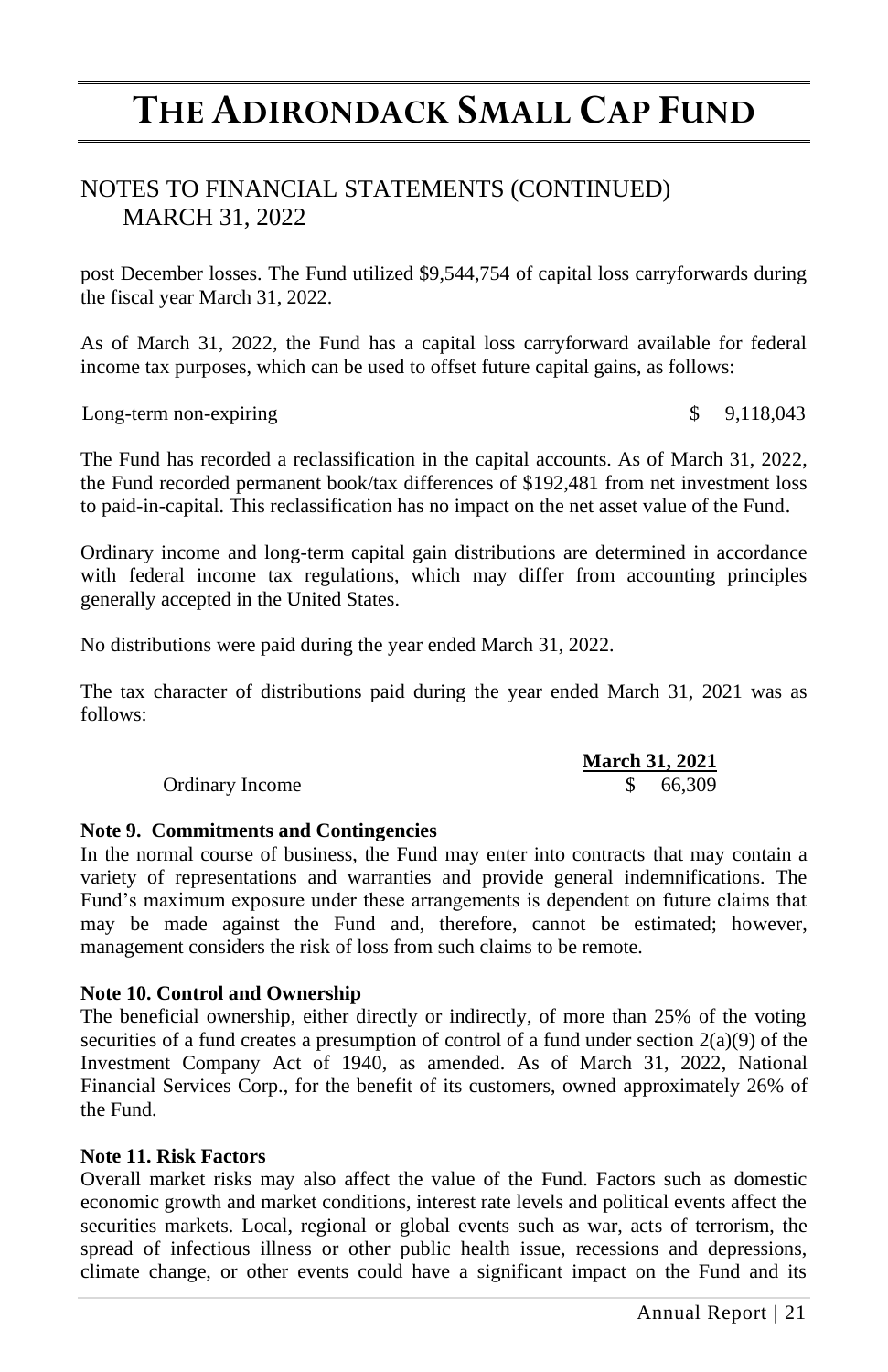## NOTES TO FINANCIAL STATEMENTS (CONTINUED) MARCH 31, 2022

investments and could result in increased premiums or discounts to the Fund's net asset value, and may impair market liquidity, thereby increasing liquidity risk. The Fund could lose money over short periods due to short-term market movements and over longer periods during more prolonged market downturns. During a general market downturn, multiple asset classes may be negatively affected. Changes in market conditions and interest rates can have the same impact on all types of securities and instruments.

Certain impacts from the COVID-19 outbreak, and other infectious illness outbreaks that may arise in the future, may have a significant negative impact on the Fund's operations and performance. These circumstances may continue for an extended period of time, and may have an adverse impact on economic and market conditions. The ultimate economic fallout from the pandemic, and the long-term impact on economies, markets, industries and individual companies, are not known. The extent of the impact to the financial performance and the operations of the Fund will depend on future developments, which are highly uncertain and cannot be predicted.

### **Note 12. Subsequent Events**

Management has evaluated the impact of all subsequent events on the Fund through the issuance of these financial statements and has noted no such events requiring disclosure.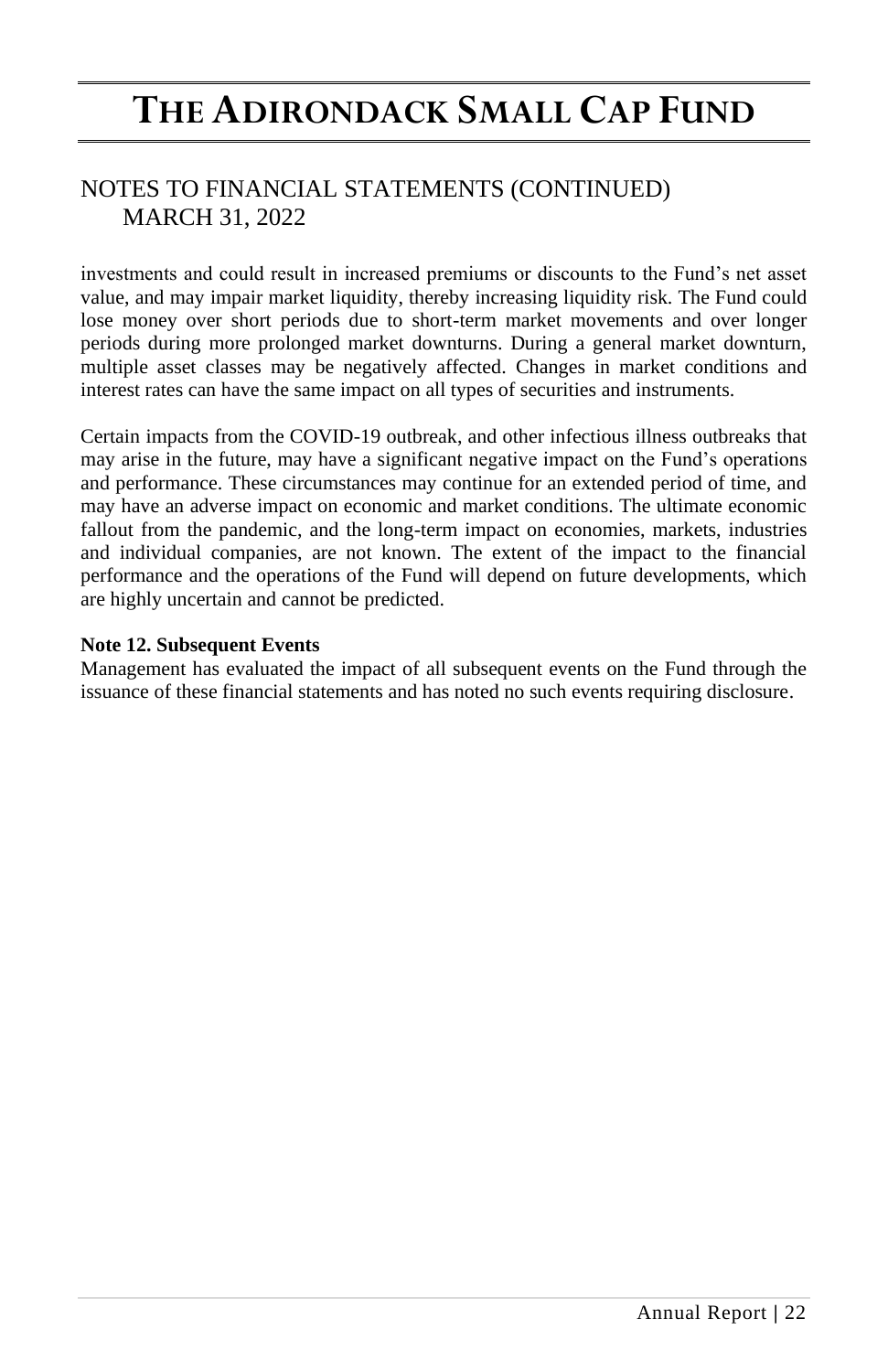### **REPORT OF INDEPENDENT REGISTERED PUBLIC ACCOUNTING FIRM**

To the Shareholders and Board of Trustees of The Adirondack Small Cap Fund, a Series of the Adirondack Funds

#### **Opinion on the Financial Statements**

We have audited the accompanying statement of assets and liabilities of The Adirondack Small Cap Fund, (the "Fund") a Series of the Adirondack Funds, including the schedule of investments, as of March 31, 2022, the related statement of operations for the year then ended, the statements of changes in net assets for each of the two years in the period then ended, and the related notes (collectively referred to as the "financial statements") and the financial highlights for each of the five years in the period then ended. In our opinion, the financial statements and financial highlights present fairly, in all material respects, the financial position of The Adirondack Small Cap Fund as of March 31, 2022, the results of its operations for the year then ended, the changes in its net assets for each of the two years in the period then ended, and the financial highlights for each of the five years in the period then ended, in conformity with accounting principles generally accepted in the United States of America.

#### **Basis for Opinion**

These financial statements and financial highlights are the responsibility of the Fund's management. Our responsibility is to express an opinion on these financial statements and financial highlights based on our audits. We are a public accounting firm registered with the Public Company Accounting Oversight Board (United States) (PCAOB) and are required to be independent with respect to the Fund in accordance with the U.S. federal securities laws and the applicable rules and regulations of the Securities and Exchange Commission and the PCAOB.

We conducted our audits in accordance with the standards of the PCAOB. Those standards require that we plan and perform the audit to obtain reasonable assurance about whether the financial statements and financial highlights are free of material misstatement, whether due to error or fraud. The Fund is not required to have, nor were we engaged to perform, an audit of its internal control over financial reporting. As part of our audits, we are required to obtain an understanding of internal control over financial reporting but not for the purpose of expressing an opinion on the effectiveness of the Fund's internal control over financial reporting. Accordingly, we express no such opinion.

Our audits included performing procedures to assess the risk of material misstatement of the financial statements and financial highlights, whether due to error or fraud, and performing procedures that respond to those risks. Such procedures included examining, on a test basis, evidence regarding the amounts and disclosures in the financial statements and financial highlights. Our procedures included confirmation of securities and cash owned as of March 31, 2022, by correspondence with the custodian and brokers. Our audits also included evaluating the accounting principles used and significant estimates made by management, as well as evaluating the overall presentation of the financial statements and financial highlights. We believe that our audits provide a reasonable basis for our opinion.

Sanville + Congrany

We have served as the Fund's auditor since 2005 Abington, Pennsylvania May 25, 2022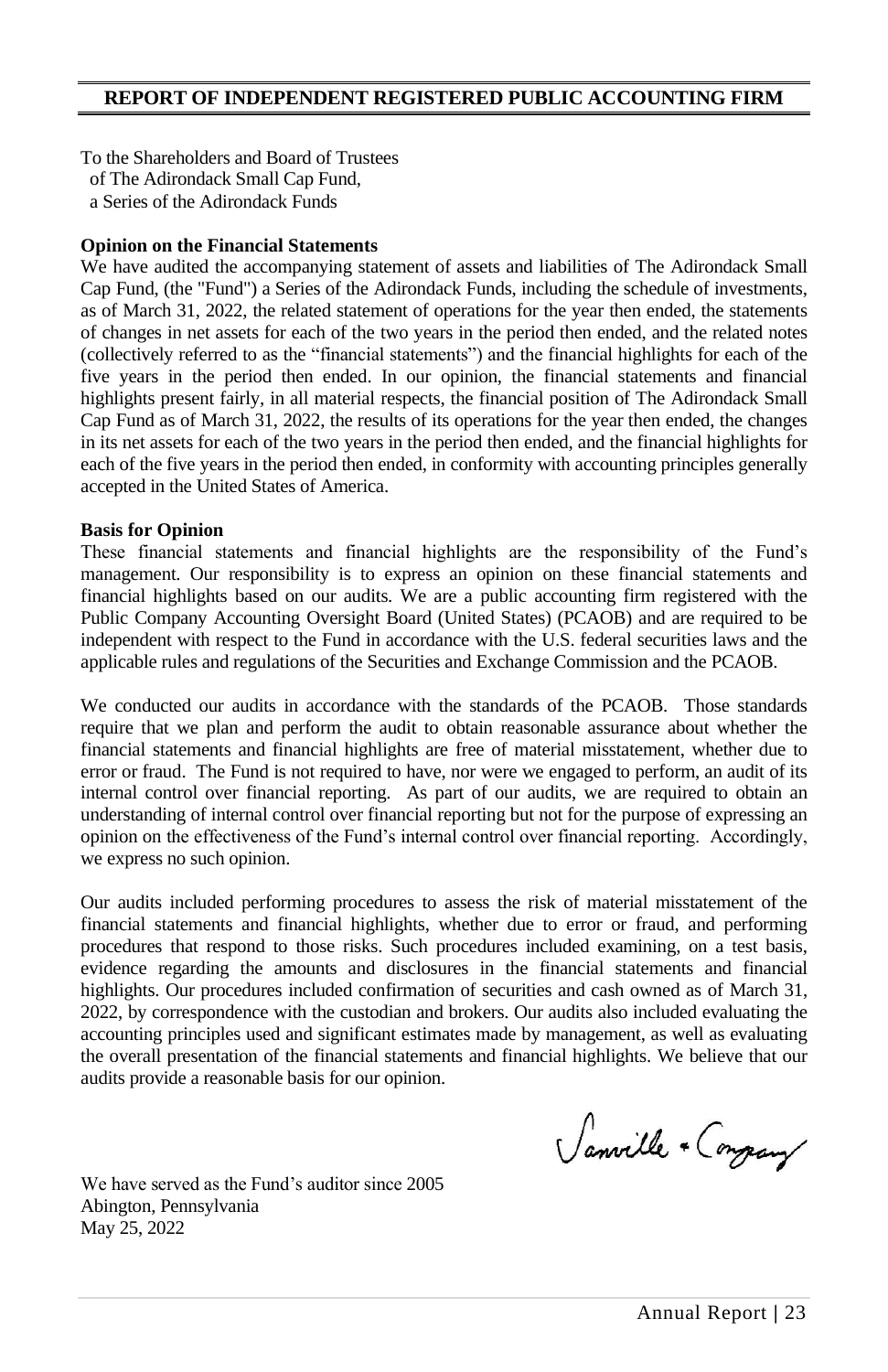### EXPENSE ILLUSTRATION MARCH 31, 2022 (UNAUDITED)

#### **Expense Example**

As a shareholder of The Adirondack Small Cap Fund, you incur ongoing costs which typically consist of: management fees, custody fees, transfer agent fees, and other Fund expenses. This Example is intended to help you understand your ongoing costs (in dollars) of investing in the Fund and to compare these costs with the ongoing costs of investing in other mutual funds.

The Example is based on an investment of \$1,000 invested at the beginning of the period and held for the entire period, October 1, 2021 through March 31, 2022.

#### **Actual Expenses**

The first line of the table below provides information about actual account values and actual expenses. You may use the information in this line, together with the amount you invested, to estimate the expenses that you paid over the period. Simply divide your account value by \$1,000 (for example, an \$8,600 account value divided by \$1,000 = 8.6), then multiply the result by the number in the first line under the heading entitled "Expenses Paid During Period" to estimate the expenses you paid on your account during this period.

#### **Hypothetical Example for Comparison Purposes**

The second line of the table below provides information about hypothetical account values and hypothetical expenses based on the Fund's actual expense ratio and an assumed rate of return of 5% per year before expenses, which is not the Fund's actual return. The hypothetical account values and expenses may not be used to estimate the actual ending account balance or expenses you paid for the period. You may use this information to compare the ongoing costs of investing in this Fund and other funds. To do so, compare this 5% hypothetical example with the 5% hypothetical examples that appear in the shareholder reports of the other funds. Please note that the expenses shown in the table are meant to highlight your ongoing costs only. Therefore, the second line of the table is useful in comparing your ongoing costs only, and will not help you determine the relative total costs of owning different funds. If transactional costs were included where applicable, your costs may be higher.

|                                    | <b>Beginning</b><br>Ending<br><b>Account Value</b><br><b>Account Value</b> |                | <b>Expenses Paid</b><br>During the Period* |  |
|------------------------------------|----------------------------------------------------------------------------|----------------|--------------------------------------------|--|
|                                    | October 1, 2021                                                            | March 31, 2022 | October 1, 2021<br>to March 31, 2022       |  |
| Actual<br>Hypothetical             | \$1,000.00                                                                 | \$1,039.48     | \$7.27                                     |  |
| (5% Annual Return before expenses) | \$1,000.00                                                                 | \$1,017.80     | \$7.19                                     |  |

\* Expenses are equal to the Fund's annualized expense ratio of 1.43%, multiplied by the average account value over the period, multiplied by 182/365 (to reflect the one-half year period).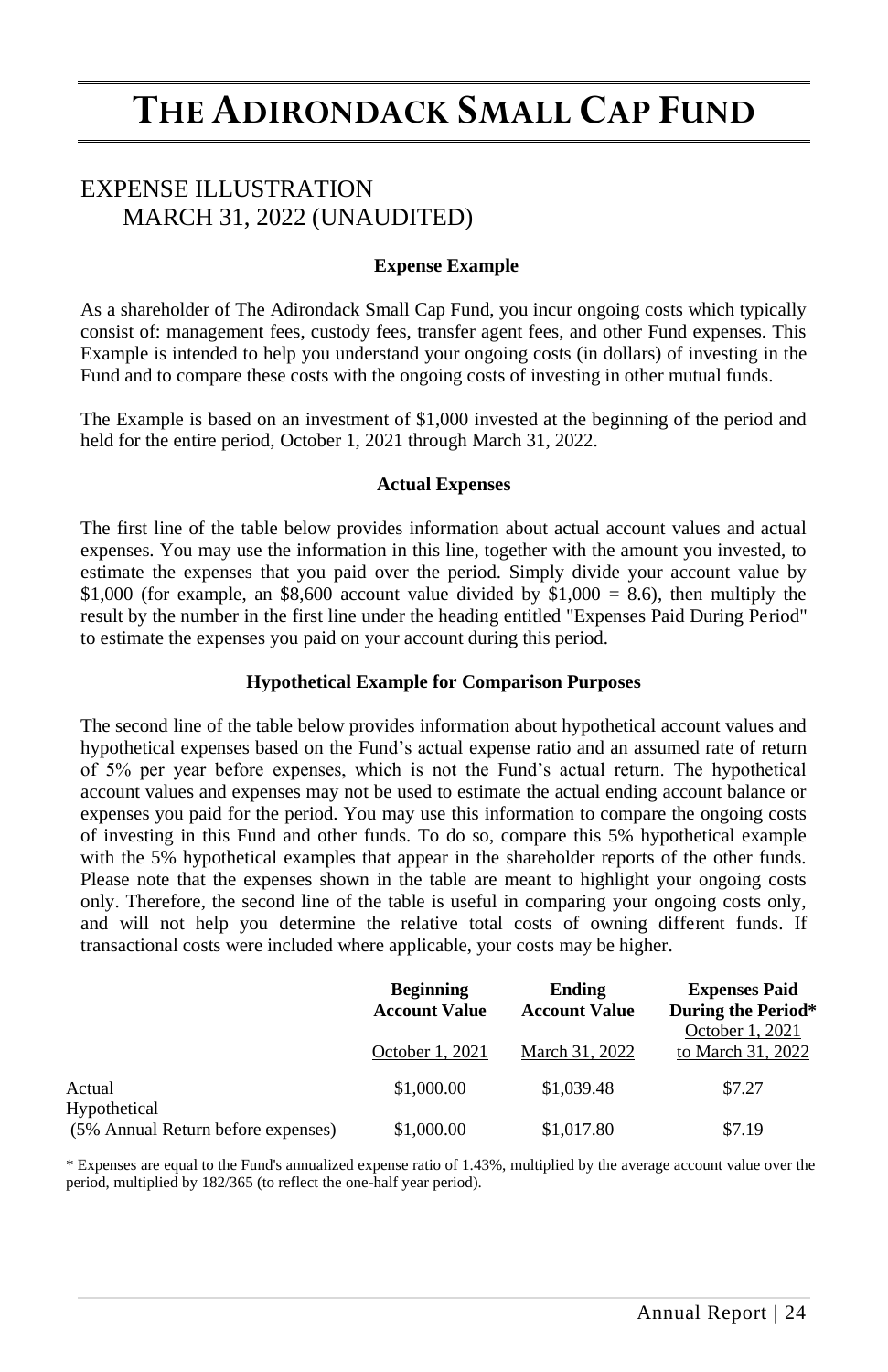## TRUSTEES AND OFFICERS MARCH 31, 2022 (UNAUDITED)

The following table provides information regarding each Trustee who is not an "interested person" of the Trust, as defined in the Investment Company Act of 1940, as amended. Each Trustee serves as a trustee until the termination of the Trust unless the Trustee dies, resigns, retires or is removed.

| Name, Address and<br>Year of Birth                                                            | Position &<br><b>Length of Time</b><br>Served with the<br><b>Trust</b> | Number of<br><b>Portfolios</b><br>Overseen | <b>Principal Occupations and</b><br><b>Directorships</b><br><b>During Past 5 Years</b>                           |
|-----------------------------------------------------------------------------------------------|------------------------------------------------------------------------|--------------------------------------------|------------------------------------------------------------------------------------------------------------------|
| Kevin Gallagher<br>2390 Western Avenue.<br>Guilderland, NY 12084<br>Year of Birth: 1964       | Trustee since<br>March 2005                                            | 1                                          | Owner and Managing Partner<br>of Panurgy NY Metro, LLC<br>(information technology)<br>services firm) since 2004. |
| Wade Coton<br>2390 Western Avenue.<br>Guilderland, NY 12084<br>Year of Birth: 1968            | Trustee since<br>March 2005                                            | 1                                          | Owner, Manchester Homes,<br>LLC since March 2013.                                                                |
| Norman Joseph Plourde<br>2390 Western Avenue,<br>Guilderland, NY 12084<br>Year of Birth: 1963 | Trustee since<br>March 2005                                            |                                            | President, Ideal Wood<br>Products since January 2015.                                                            |

The following table provides information regarding each Trustee who is an "interested person" of the Trust, as defined in the Investment Company Act of 1940, as amended, and each officer of the Trust.

| Name, Address and<br><b>Year of Birth</b>                                                 | Position &<br><b>Length of Time</b><br>Served with the<br>Trust            | Number of<br><b>Portfolios</b><br>Overseen | <b>Principal Occupations and</b><br><b>Directorships</b><br><b>During Past 5 Years</b>          |
|-------------------------------------------------------------------------------------------|----------------------------------------------------------------------------|--------------------------------------------|-------------------------------------------------------------------------------------------------|
| Gregory A. Roeder<br>2390 Western Avenue.<br>Guilderland, NY 12084<br>Year of Birth: 1963 | President since<br>March 2005                                              | N/A                                        | President and Portfolio<br>Manager, Adirondack<br>Research & Management, Inc.<br>since $2004$ . |
| Jarrod H. Becker<br>45 Nashville Rd.<br>Jericho, VT 05465<br>Year of Birth: 1977          | Secretary since<br>2011; Chief<br>Compliance<br>Officer since<br>2010      | N/A                                        | Chief Compliance Officer,<br>Adirondack Research &<br>Management, Inc. since July<br>2013.      |
| Matthew P. Reiner<br>2390 Western Avenue.<br>Guilderland, NY 12084<br>Year of Birth: 1965 | Treasurer and<br>Principal<br><b>Financial Officer</b><br>since March 2005 | N/A                                        | CFO and Portfolio Manager,<br>Adirondack Research &<br>Management, Inc. since<br>February 2005. |

The Fund's Statement of Additional Information contains additional information about the Trustees and Officers, and is available without charge by calling (888) 686-2729.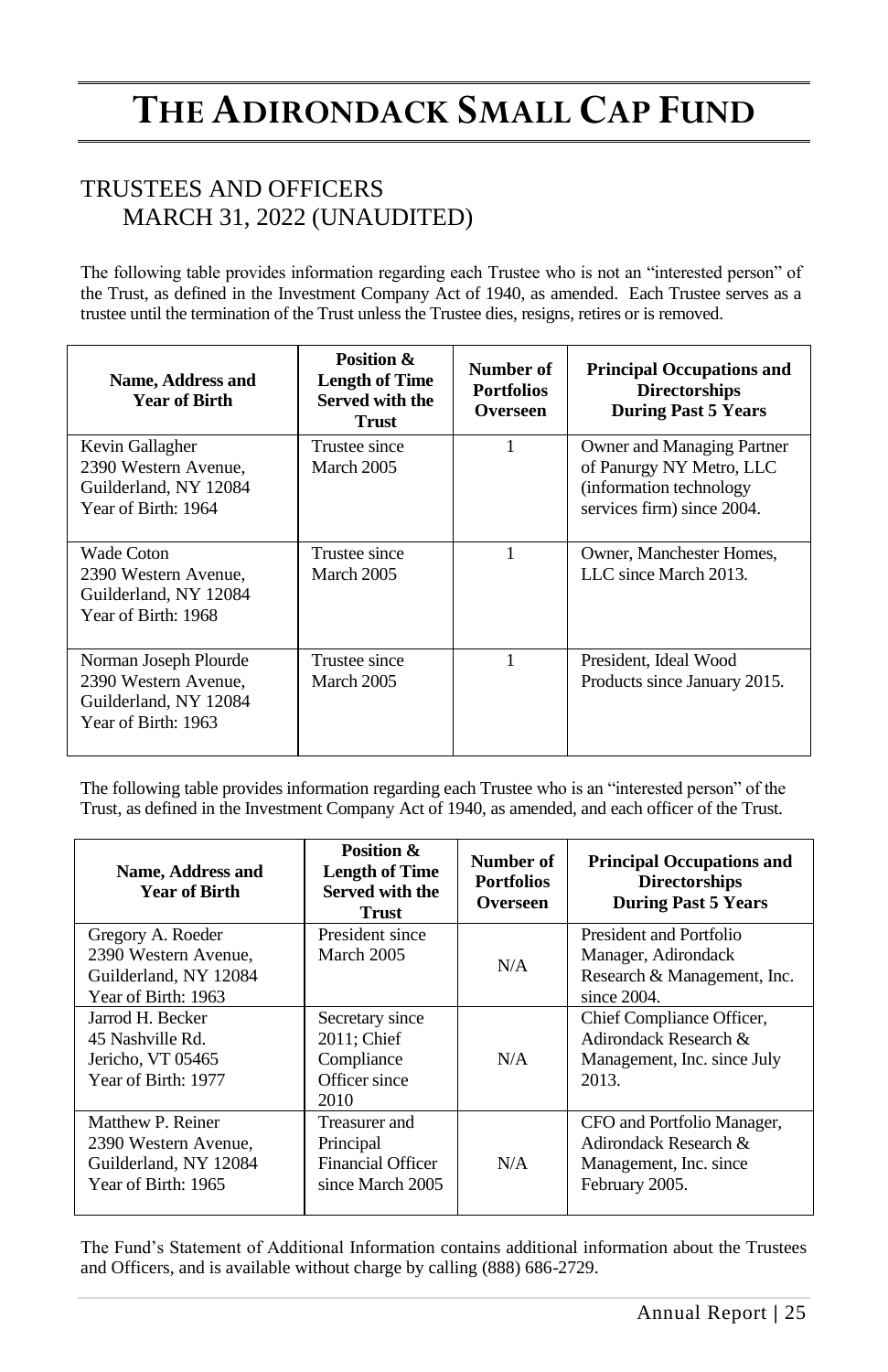### ADDITIONAL INFORMATION MARCH 31, 2022 (UNAUDITED)

*Portfolio Holdings* – The Fund files a complete schedule of investments with the Securities and Exchange Commission ("SEC") for each month of the fiscal year on Form N-PORT. The Fund's complete schedule of investments for the last month of each quarter are available publicly. The Form N-PORT filings must be made within 60 days of the end of the quarter. The Fund's Forms N-PORT are available on the SEC's website at www.sec.gov. You may also obtain copies by calling the Fund at (888) 686-2729, free of charge.

*Proxy Voting - A description of the policies and procedures that the Fund uses* to determine how to vote proxies relating to portfolio securities and information regarding how the Fund voted proxies during the most recent 12-month period ended June 30, are available without charge upon request by (1) calling the Fund at (888) 686-2729 and (2) from Fund documents filed with the SEC on the SEC's website at www.sec.gov. A review of how the Fund voted on company proxies can be obtained at the Fund's transfer agent's website, www.mutualss.com.